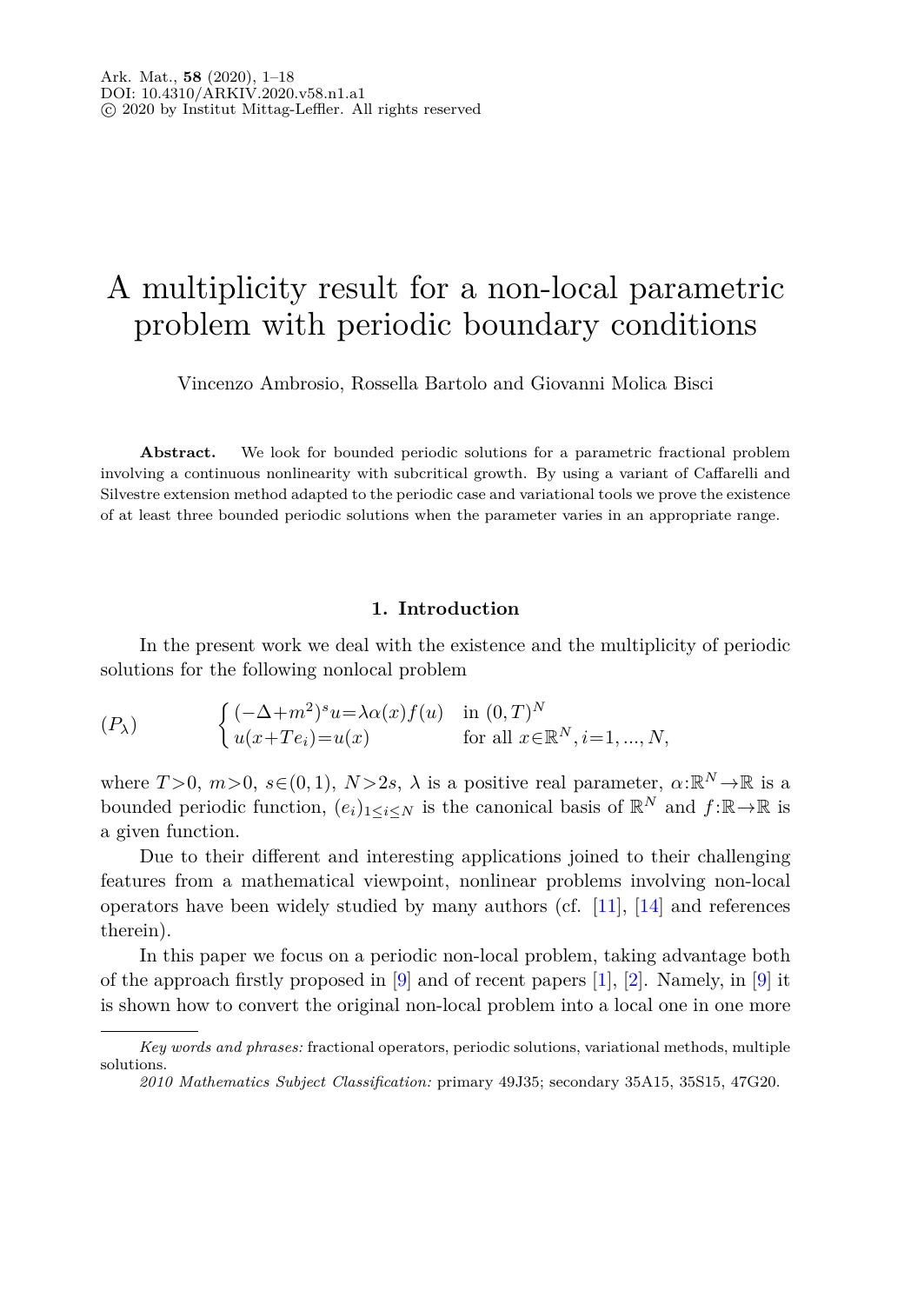dimension by means of a Dirichlet to Neumann map. On the other hand, in [\[1](#page-16-3)], [\[2\]](#page-16-4) such method has been carefully written in the periodic case. We refer the reader to Section [2](#page-3-0) for a detailed description of the extension periodic method. Then we use some classical tools in critical point theory in order to find multiple solutions of the new elliptic problem and finally go back to weak solutions of the original one. See, for instance, the papers  $[3]$  $[3]$ ,  $[4]$ ,  $[6]-[8]$  $[6]-[8]$  $[6]-[8]$  and  $[12]$  $[12]$  for related topics.

Here the nonlocal operator  $(-\Delta+m^2)^s$  is defined by a spectral decomposition, by using the powers of the eigenvalues of  $-\Delta+m^2$  with periodic boundary conditions. Let  $u \in C^{\infty}_T(\mathbb{R}^N)$ , that is *u* is infinitely differentiable in  $\mathbb{R}^N$  and *T*-periodic in each variable. Then *u* can be written as a Fourier series:

$$
u(x) = \sum_{k \in \mathbb{Z}^N} b_k \frac{e^{i \omega k \cdot x}}{\sqrt{T^N}} \quad (x \in \mathbb{R}^N)
$$

where

$$
\omega := \frac{2\pi}{T} \quad \text{and} \quad b_k := \frac{1}{\sqrt{T^N}} \int_{(0,T)^N} u(x) e^{-i\omega k \cdot x} dx \quad (k \in \mathbb{Z}^N)
$$

are the Fourier coefficients of *u*.

Hence, the operator  $(-\Delta+m^2)^s$  is given by

$$
(-\Delta+m^2)^s u := \sum_{k\in\mathbb{Z}^N} b_k(\omega^2|k|^2+m^2)^s \frac{e^{i\omega k\cdot x}}{\sqrt{T^N}}.
$$

Moreover, if  $u:=\sum_{k\in\mathbb{Z}^N}b_k\frac{e^{i\omega k\cdot x}}{\sqrt{T^N}}$  and  $v:=\sum_{k\in\mathbb{Z}^N}d_k\frac{e^{i\omega k\cdot x}}{\sqrt{T^N}}$ , we have that the quadratic form

$$
\mathcal{Q}(u,v):=\sum_{k\in\mathbb{Z}^N}(\omega^2|k|^2+m^2)^s b_k\bar{d}_k
$$

can be extended by density on the Hilbert space

$$
\mathbb{H}^s_T:=\left\{u=\sum_{k\in\mathbb{Z}^N}b_k\frac{e^{\imath\omega k\cdot x}}{\sqrt{T^N}}\in L^2(0,T)^N:\sum_{k\in\mathbb{Z}^N}(\omega^2|k|^2+m^2)^s\,|b_k|^2<+\infty\right\}
$$

endowed with the norm

$$
|u|_{\mathbb{H}^s_T} := \left(\sum_{k \in \mathbb{Z}^N} (\omega^2 |k|^2 + m^2)^s |b_k|^2\right)^{1/2}
$$

*.*

From a physical point of view, when  $s=1/2$ , the operator  $(-\Delta+m^2)^{\frac{1}{2}}$  corresponds to the Hamiltonian of a free relativistic particle of mass *m* (cf. [\[13\]](#page-16-10)). On the other hand,  $(-\Delta+m^2)^s-m^{2s}$  plays an important role in Stochastic Processes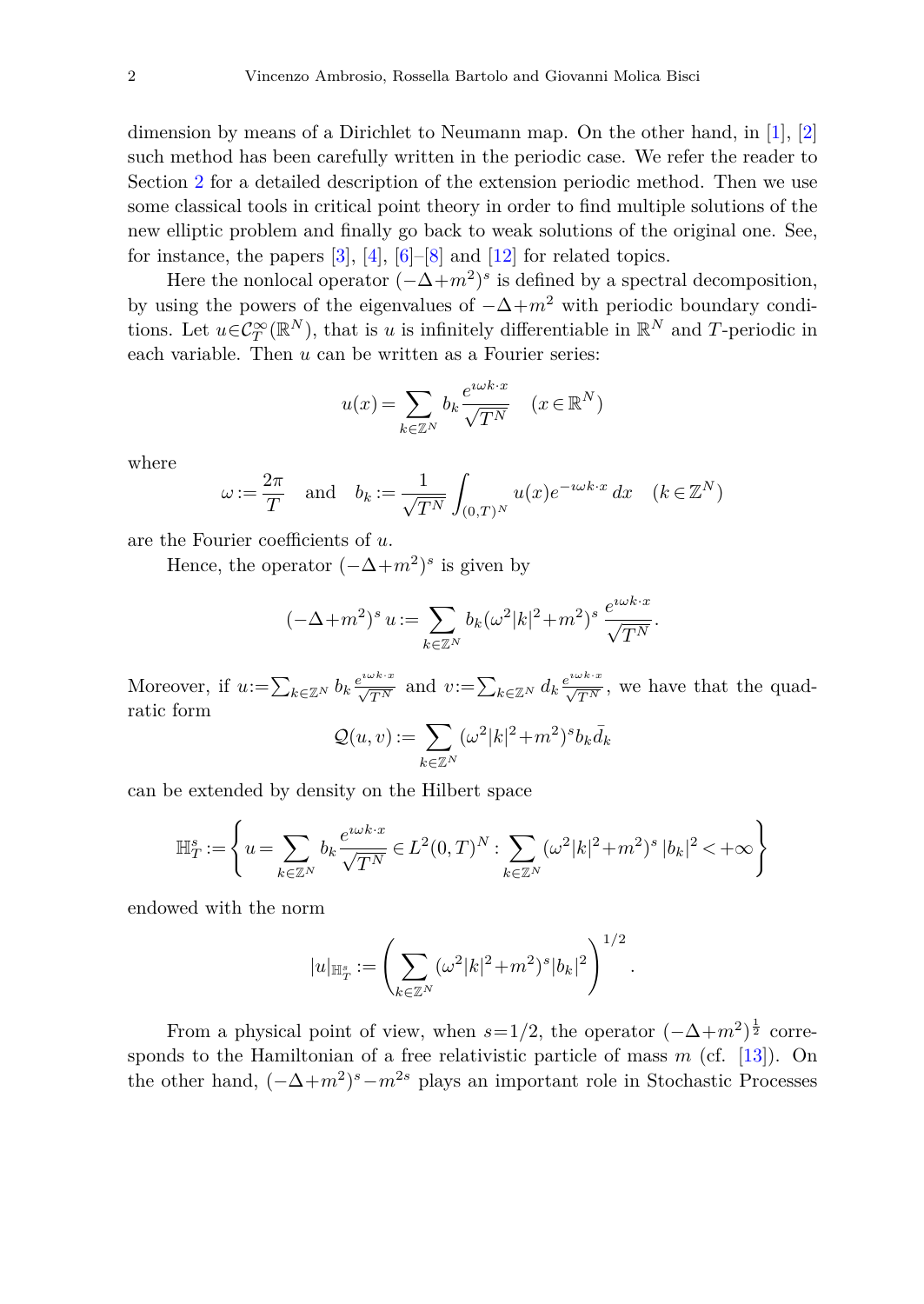Theory, because it is an infinitesimal generator of a Lévy process  $\{X_t^m\}_{t\geq0}$  called the relativistic 2*s*-stable process; for more details we refer to [\[10](#page-16-11)] and [\[18\]](#page-17-0).

We are able to find a bounded interval of positive parameters  $\lambda$  for which the corresponding problem  $(P_\lambda)$  $(P_\lambda)$  $(P_\lambda)$  admits at least three  $L^\infty$ -bounded weak solutions in an appropriate Sobolev space. Once we have written problem  $(P_\lambda)$  $(P_\lambda)$  $(P_\lambda)$  as a local one using the notion of harmonic extension and the Dirichlet-to-Neumann map in the periodic setting (cf. Section [2\)](#page-3-0), we study the existence of critical points of the energy functional associated to the problem (cf. [\(2.6\)](#page-6-0)). Namely, a local minimum result for smooth functionals (cf. [\[17](#page-16-12)] and, here, Theorem [2.6\)](#page-6-1) and a classic minimization argument give us the existence of two (distinct) critical points, therefore by [\[15,](#page-16-13) Theorem 4] it follows the existence of a third one. Finally, the traces of such solutions give us back three solutions to  $(P_\lambda)$  $(P_\lambda)$  $(P_\lambda)$  which are also bounded.

For the reader's convenience, we list some notations at the end of this section. Our main result can be stated as follows.

<span id="page-2-2"></span><span id="page-2-1"></span>**Theorem 1.1.** Let  $\alpha: \mathbb{R}^N \to \mathbb{R}$  be a *T*-periodic and  $L^\infty$ -map satisfying

(1.1) 
$$
\alpha_0 := \operatorname*{essinf}_{x \in (0,T)^N} \alpha(x) > 0.
$$

Let  $f: \mathbb{R} \to \mathbb{R}$  be a continuous function such that

<span id="page-2-0"></span>*there exist two positive constants*  $a_1, a_2$  *and*  $q \in [1, 2_s^*)$  *such that* 

(1.2) 
$$
|f(t)| \le a_1 + a_2 |t|^{q-1} \quad \text{for all } t \in \mathbb{R},
$$

<span id="page-2-6"></span>and the potential  $F(t) := \int_0^t f(r) dr$  satisfies the sign-condition

(1.3) 
$$
\inf_{t \in [0, +\infty)} F(t) \ge 0.
$$

<span id="page-2-5"></span><span id="page-2-4"></span>Moreover, we assume that the following algebraic inequality holds

(1.4) 
$$
\frac{F(\varrho)}{\varrho^2} > \frac{m^{2s}}{2} \left( a_1 \frac{\beta_1}{\gamma} + a_2 \beta_2 \gamma^{q-2} \right)
$$

for some  $\rho, \gamma > 0$  satisfying

(1.5) 
$$
\varrho > \sqrt{\frac{2}{\varkappa_s}} \frac{\gamma}{m^s T^{N/2}},
$$

<span id="page-2-3"></span>where

(1.6) 
$$
\beta_1 := \frac{\varkappa_s \sqrt{2} c_1 |\alpha|_{L^\infty(0,T)^N}}{\alpha_0}, \quad \beta_2 := \frac{\varkappa_s 2^{\frac{q}{2}} c_q^q |\alpha|_{L^\infty(0,T)^N}}{q \alpha_0}
$$

and  $c_1, c_q$  are as in  $(2.2)$  below.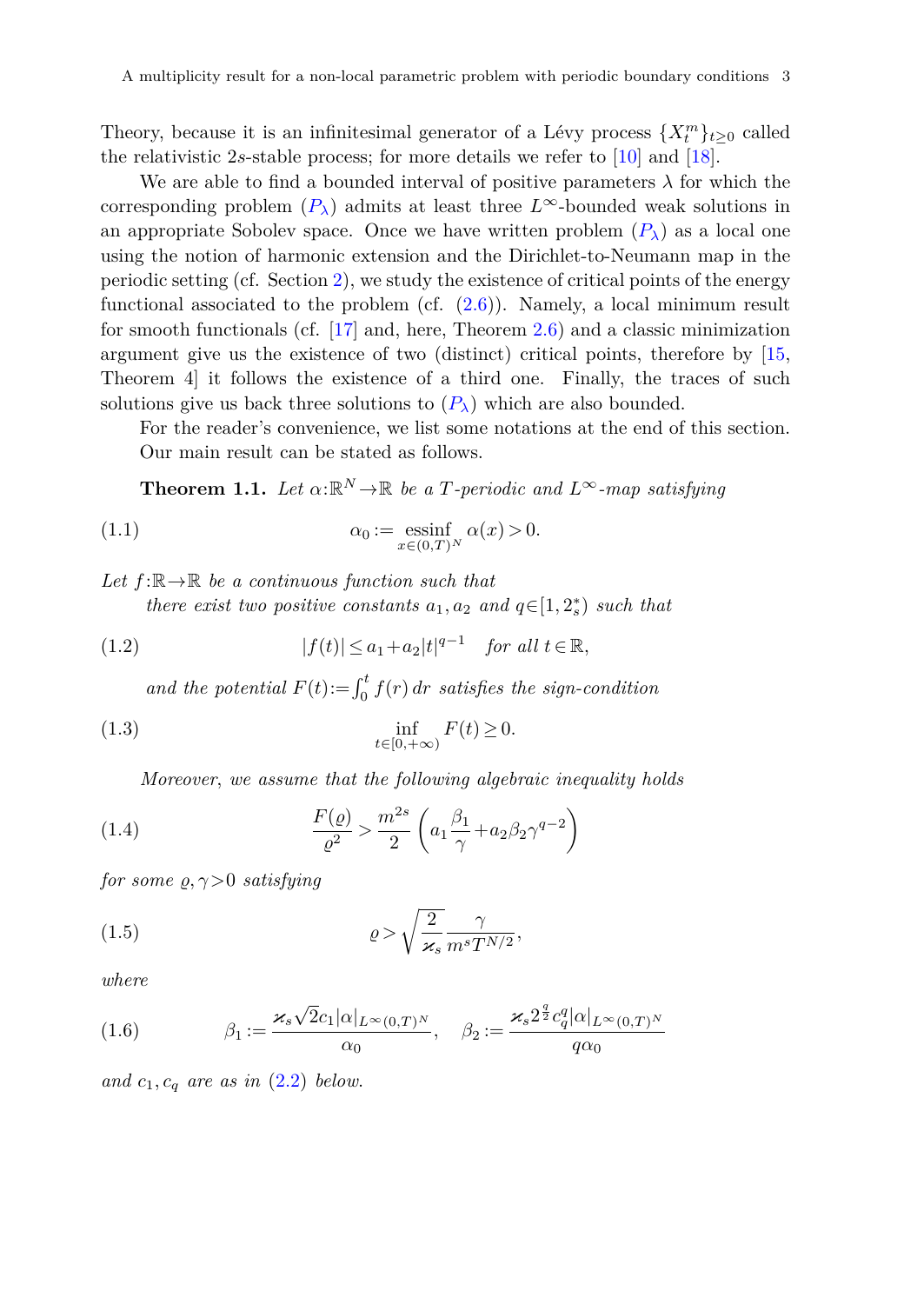<span id="page-3-1"></span>In addition, we suppose that there exist  $M > 0$  and  $\delta \in (0, 2)$  such that

(1.7) 
$$
F(t) \leq M(1+|t|^{\delta}) \quad \text{for all } t \in \mathbb{R}.
$$

Then, taking  $\mu_1, \mu_2$  respectively as in [\(3.10\)](#page-9-0) and [\(3.3\)](#page-8-0), for each  $\lambda \in (\mu_1, \mu_2)$ , problem  $(P_{\lambda})$  $(P_{\lambda})$  $(P_{\lambda})$  has at least three weak solutions  $u_1^{\lambda}, u_2^{\lambda}, u_3^{\lambda} \in L^{\infty}(0, T)^N \cap \mathbb{H}_T^s$ .

This paper is organized as follows: in Section [2](#page-3-0) we recall some preliminaries about fractional periodic Sobolev spaces and we recall the extension method, besides some well known critical point theorems. Then in Section [3](#page-7-0) we prove our main result.

*Notations*

- $(X, \|\cdot\|_X)$  denotes a Banach space,  $(X', \|\cdot\|_{X'})$  its topological dual;
- $|\cdot|_{L^r(0,T)^N}$  the usual norm in the Lebesgue space  $L^r(0,T)^N$ ,  $1 \leq r \leq +\infty$ ;
- $2_s^* := \frac{2N}{N-2s}$  the critical exponent for Sobolev embeddings;

• if  $\Omega$  is a domain of  $\mathbb{R}^N$ ,  $L^2(\Omega \times \mathbb{R}_+, y^{1-2s})$  is the space of all measurable functions *v* on  $\Omega \times \mathbb{R}_+$  such that

$$
\int \int_{\Omega \times \mathbb{R}_+} y^{1-2s} \, v^2 \, dx \, dy < +\infty;
$$

•  $H_m^1(\Omega \times \mathbb{R}_+, y^{1-2s})$  is the space of all *v* such that  $v, \nabla v \in L^2(\Omega \times \mathbb{R}_+, y^{1-2s})$ with square norm

$$
\int\int_{\Omega\times\mathbb{R}_+} y^{1-2s} (|\nabla v|^2 + m^2 v^2) dx dy;
$$
  

$$
\bullet \varkappa_s := 2^{1-2s} \frac{\Gamma(1-s)}{\Gamma(s)}.
$$

#### **2. Preliminaries and functional setting**

<span id="page-3-0"></span>As announced in Section [1](#page-0-1) we realize the operator  $(-\Delta+m^2)^s$  with periodic boundary condition as a Dirichlet to Neumann map.

Firstly we recall some preliminary results which will be used throughout the paper. Starting from papers [\[1](#page-16-3)], [\[2\]](#page-16-4), we collect basic notions about fractional periodic Sobolev spaces.

Let us denote by

$$
\mathbb{R}_+^{N+1} := \{ (x, y) \in \mathbb{R}^{N+1} : x \in \mathbb{R}^N, y > 0 \}
$$

the upper half-space in  $\mathbb{R}^{N+1}$ ; moreover we define the half-cylinder in  $\mathbb{R}^{N+1}_+$ ,  $\mathcal{S}_T$ :=  $(0,T)^N \times (0,\infty)$ , its basis  $\partial^0 \mathcal{S}_T := (0,T)^N \times \{0\}$  and its lateral boundary  $\partial_L \mathcal{S}_T :=$  $\partial$ (0*, T*)<sup>*N*</sup> × [0*,* +∞).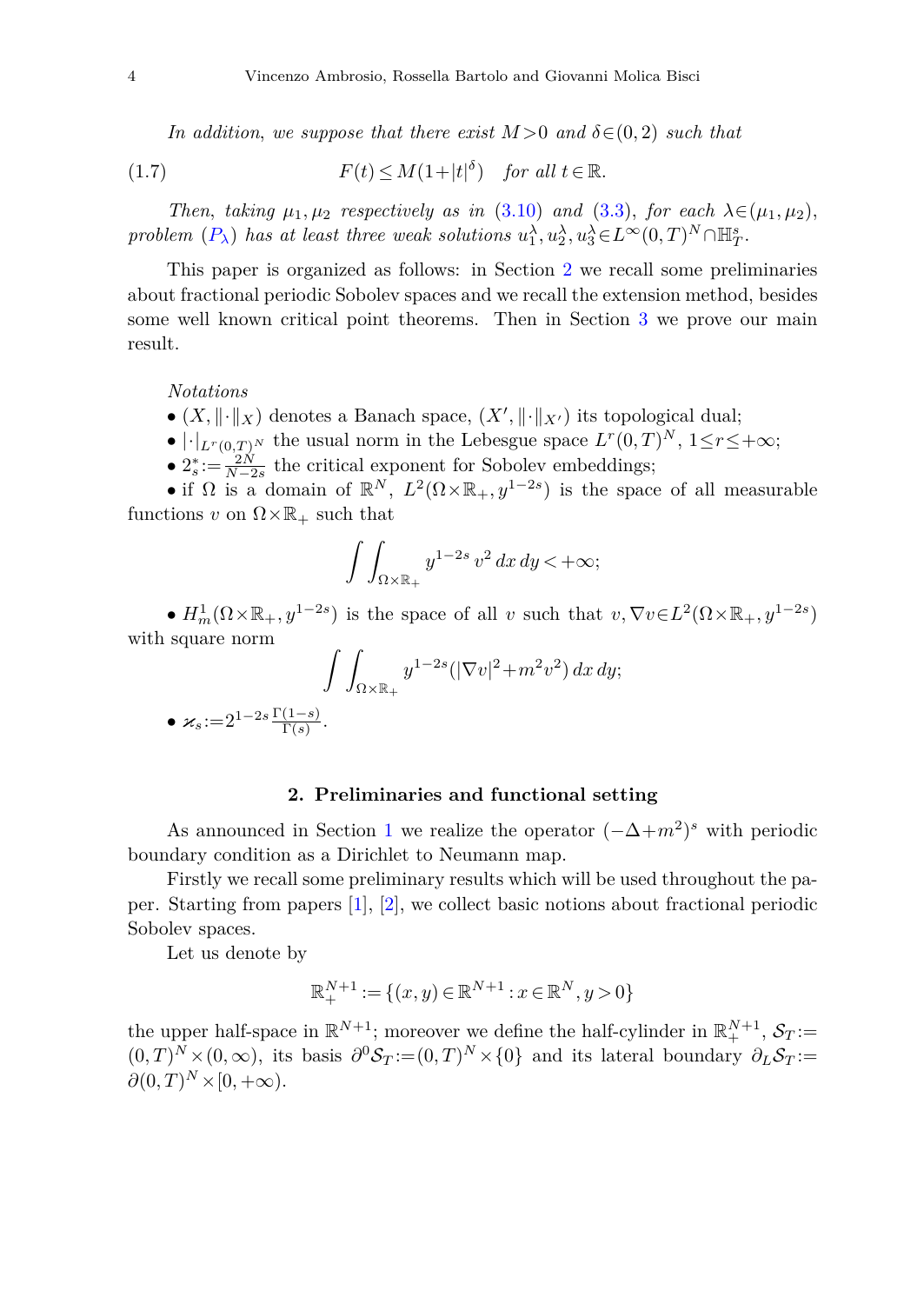A multiplicity result for a non-local parametric problem with periodic boundary conditions 5

Let  $C_T^{\infty}(\mathbb{R}^N)$  be the space of functions  $u \in C^{\infty}(\mathbb{R}^N)$  such that *u* is *T*-periodic in each variable, that is

$$
u(x+Te_i) = u(x)
$$
 for all  $x \in \mathbb{R}^N$ ,  $i = 1, ..., N$ .

As recalled in Section [1,](#page-0-1) the fractional Sobolev space  $\mathbb{H}_T^s$  is defined as the closure of  $C_T^{\infty}(\mathbb{R}^N)$  with respect to the norm

$$
|u|_{\mathbb{H}^s_T} := \sqrt{\sum_{k \in \mathbb{Z}^N} (\omega^2 |k|^2 + m^2)^s |b_k|^2},
$$

where  $b_k := \frac{1}{\sqrt{7}}$  $\frac{1}{T^N} \int_{(0,T)^N} u(x) e^{-i\omega k \cdot x} dx$  are the Fourier coefficients of *u*. Furthermore, we define the functional space  $\mathbb{X}_T^s$  as the completion of

$$
\mathcal{C}^{\infty}_T(\overline{\mathbb{R}^{N+1}_+}) := \left\{ v \in \mathcal{C}^{\infty}(\overline{\mathbb{R}^{N+1}_+}) : v(x + Te_i, y) = v(x, y) \right\}
$$
  
for every  $(x, y) \in \overline{\mathbb{R}^{N+1}_+}, i = 1, ..., N \right\}$ 

under the  $H^1(\mathcal{S}_T, y^{1-2s})$ -norm

$$
||v||_{\mathbb{X}_T^s} := \sqrt{\iint_{\mathcal{S}_T} y^{1-2s} (|\nabla v|^2 + m^2 v^2) dx dy}.
$$

Now, we state a result related to the existence of a trace operator between the spaces  $\mathbb{X}_T^s$  and  $\mathbb{H}_T^s$  (cf. [\[1,](#page-16-3) Theorem 3] for the proof).

<span id="page-4-2"></span>**Theorem 2.1.** There exists a surjective linear operator  $\text{Tr}:\mathbb{X}_T^s \to \mathbb{H}_T^s$  such that (i)  $\text{Tr}(v) = v|_{\partial^0 \mathcal{S}_T}$  for all  $v \in C_T^{\infty}(\mathbb{R}^{N+1}_+) \cap \mathbb{X}^s_T$ . (ii) Tr is bounded and

(2.1) 
$$
\sqrt{\varkappa_s}|\text{Tr}(v)|_{\mathbb{H}^s_T} \leq ||v||_{\mathbb{X}^s_T} \text{ for all } v \in \mathbb{X}^s_T.
$$

In particular, the inequality in  $(2.1)$  is an equality for some  $v \in \mathbb{X}_T^s$  if and only if *v* weakly solves the equation

<span id="page-4-1"></span><span id="page-4-0"></span>
$$
-\operatorname{div}(y^{1-2s}\nabla v) + m^2 y^{1-2s} v = 0 \quad in \ \mathcal{S}_T.
$$

The following crucial embedding results have been proved in [\[1,](#page-16-3) Theorem 4].

<span id="page-4-3"></span>**Theorem 2.2.** Let  $N > 2s$ . Then  $Tr(X_T^s)$  is continuously embedded in  $L^q(0,T)^N$  for all  $1 \leq q \leq 2^*_s$ , that is there exists  $c_q > 0$  such that

(2.2) 
$$
|\text{Tr}(v)|_{L^q(0,T)^N} \leq c_q \|v\|_{\mathbb{X}_T^s} \quad \text{for all } v \in \mathbb{X}_T^s.
$$

Moreover,  $\text{Tr}(\mathbb{X}_T^s)$  is compactly embedded in  $L^q(0,T)^N$  for any  $1 \leq q < 2_s^*$ .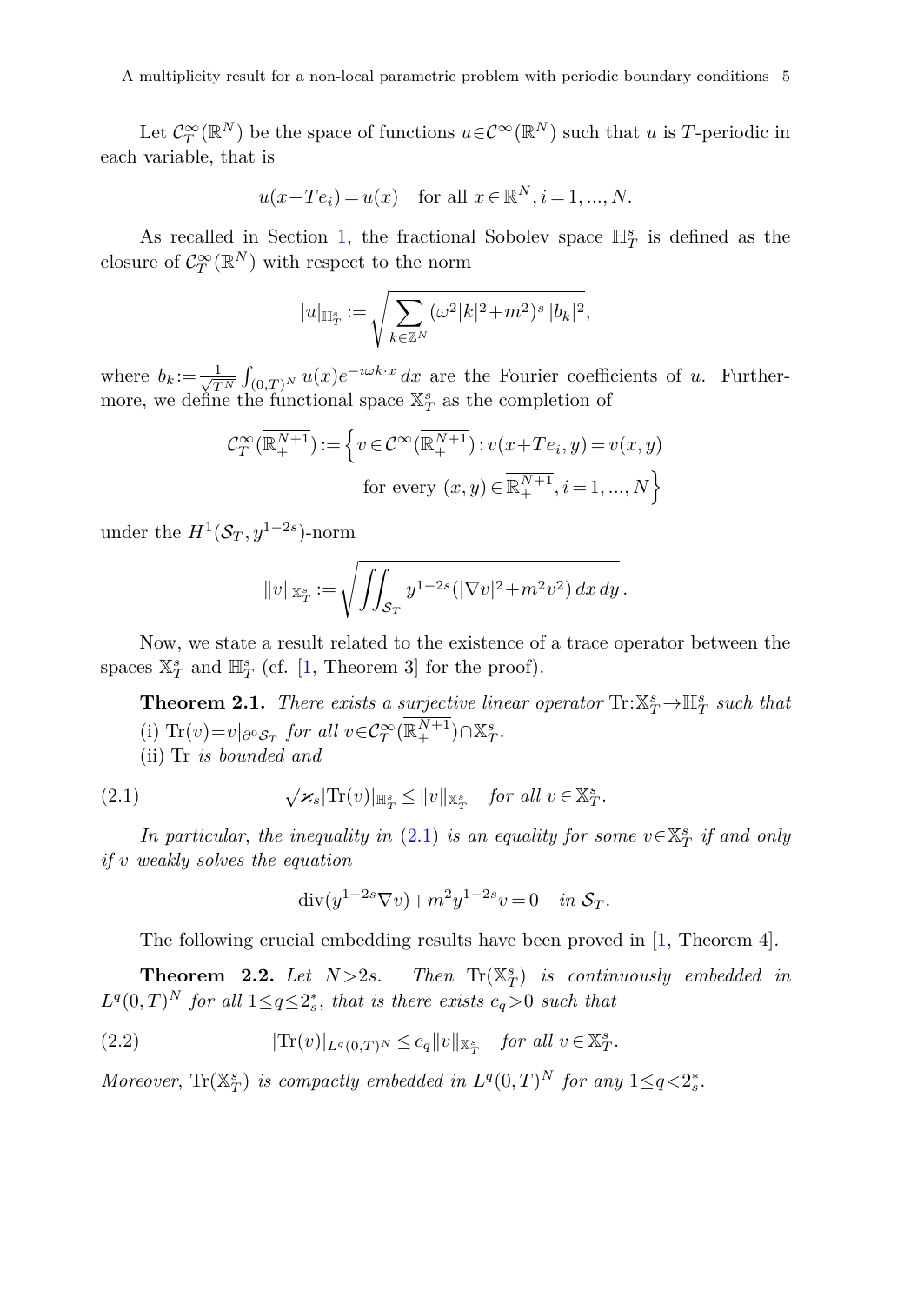Theorems [2.1](#page-4-2) and [2.2](#page-4-3) allow us to introduce the notion of extension for a function  $u \in \mathbb{H}_T^s$ .

**Theorem 2.3.** Let  $u \in \mathbb{H}_T^s$ . Then, there exists a unique  $v \in \mathbb{X}_T^s$  such that

$$
\begin{cases}\n-\operatorname{div}(y^{1-2s}\nabla v) + m^2 y^{1-2s} v = 0 & \text{in } \mathcal{S}_T \\
v_{|\{x_i=0\}} = v_{|\{x_i=T\}} & \text{on } \partial_L \mathcal{S}_T \\
v(\cdot, 0) = u & \text{on } \partial^0 \mathcal{S}_T\n\end{cases}
$$

and

$$
-\lim_{y\to 0^+} y^{1-2s}\frac{\partial v}{\partial y}(x,y) = \varkappa_s(-\Delta+m^2)^s u(x) \quad in \ \mathbb{H}_T^{-s},
$$

where the boundary condition on  $\partial^0 S_T$  is in the sense of trace,  $\mathbb{H}_T^{-s}$  is the dual space  $\int_{T}$  and the notation  $v_{|\{x_i=0\}}=v_{|\{x_i=T\}}$  on  $\partial_L S_T$  means

$$
v(x_1, ..., x_{i-1}, 0, x_{i+1}, ..., x_N, y) = v(x_1, ..., x_{i-1}, T, x_{i+1}, ..., x_N, y)
$$

for all  $i \in \{1, ..., N\}, y \ge 0$ . We say that  $v \in \mathbb{X}_T^s$  is the extension of  $u \in \mathbb{H}_T^s$ . In particular, if  $u = \sum_{k \in \mathbb{Z}^N} b_k \frac{e^{i \omega k \cdot x}}{\sqrt{T^N}}$ , then *v* is given by

$$
v(x,y) = \sum_{k \in \mathbb{Z}^N} b_k \theta_k(y) \frac{e^{i \omega k \cdot x}}{\sqrt{T^N}},
$$

 $where \ \theta_k(y) := \theta(\sqrt{\omega^2|k|^2 + m^2}y) \ and \ \theta(y) \in H^1(\mathbb{R}_+, y^{1-2s}) \ solves the following ODE$ 

<span id="page-5-0"></span>
$$
\label{eq:thetadef} \left\{ \begin{aligned} &\theta^{\prime\prime} + \tfrac{1-2s}{y} \theta^\prime - \theta\! =\! 0 &&\text{ in }\mathbb{R}_+\\ &\theta(0)\!=\! 1, \quad \theta(+\infty)\!=\! 0. \end{aligned} \right.
$$

Let us observe that

(2.3) 
$$
\theta(y) = \frac{2}{\Gamma(s)} \left(\frac{y}{2}\right)^s K_s(y),
$$

where *K<sup>s</sup>* denotes the modified Bessel function of the second kind with order *s*. Moreover, *v* satisfies the properties

- (i) *v* is smooth for  $y>0$  and *T*-periodic in *x*;  $\|v\|_{\mathbb{X}_T^s} \leq \|z\|_{\mathbb{X}_T^s}$  *for any*  $z \in \mathbb{X}_T^s$  *such that*  $\text{Tr}(z) = u$ ;
- $(iii)$   $||v||_{\mathbb{X}_T^s} = \sqrt{\varkappa_s} |u|_{\mathbb{H}_T^s}$ .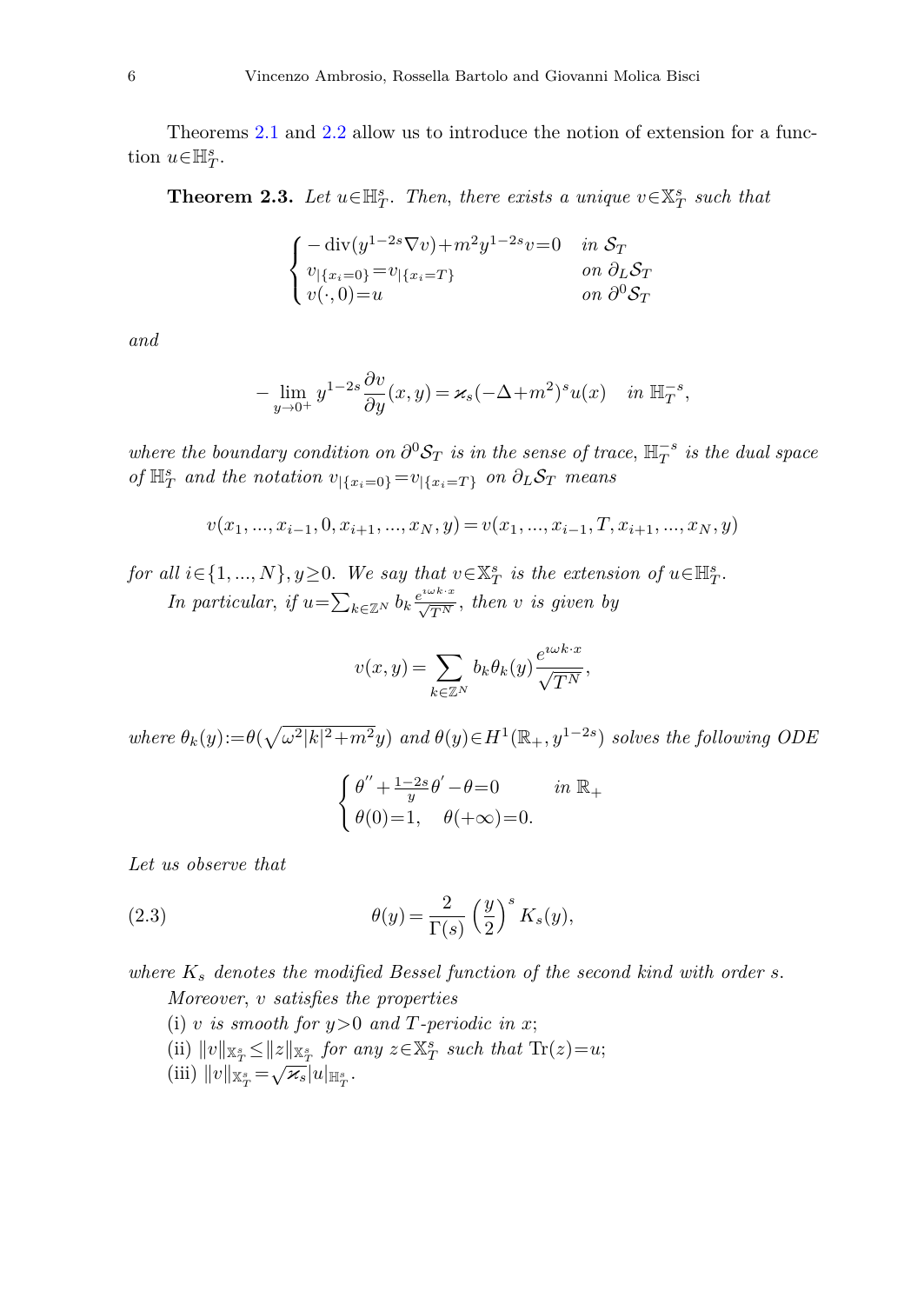By using the extension method in periodic setting, the study of  $(P_\lambda)$  $(P_\lambda)$  $(P_\lambda)$  is then equivalent to study the solutions  $v\!\in\!\mathbb{X}_T^s$  of the following problem

(2.4) 
$$
\begin{cases}\n-\operatorname{div}(y^{1-2s}\nabla v) + m^2 y^{1-2s} v = 0 & \text{in } \mathcal{S}_T \\
v_{|\{x_i=0\}} = v_{|\{x_i=T\}} & \text{on } \partial_L \mathcal{S}_T \\
\partial_\nu^{1-2s} v = \varkappa_s \lambda \alpha(x) f(v) & \text{on } \partial^0 \mathcal{S}_T\n\end{cases}
$$

where

<span id="page-6-4"></span><span id="page-6-2"></span>
$$
\partial_{\nu}^{1-2s} \nu := -\lim_{y \to 0^+} y^{1-2s} \frac{\partial v}{\partial y}(x, y)
$$

is the conormal exterior derivative of *v*.

More precisely, we can reformulate the nonlocal problem  $(P_\lambda)$  $(P_\lambda)$  $(P_\lambda)$  with periodic boundary conditions in a local way according to the following definitions.

*Definition* 2.4. Fixing  $\lambda > 0$ , we say that  $v \in \mathbb{X}_T^s$  is a weak solution to [\(2.4\)](#page-6-2) if

<span id="page-6-3"></span>(2.5) 
$$
\iint_{\mathcal{S}_T} y^{1-2s} (\nabla v \nabla \varphi + m^2 v \varphi) dx dy = \varkappa_s \lambda \int_{\partial^0 \mathcal{S}_T} \alpha(x) \text{Tr}(v) \text{Tr}(\varphi) dx
$$

for every  $\varphi \in \mathbb{X}_T^s$ .

<span id="page-6-0"></span>We can also give the notion of *weak solution* to problem [\(2.4\)](#page-6-2) as follows.

*Definition* 2.5. Fixing  $\lambda > 0$ , we say that  $u \in \mathbb{H}^s_T$  is a weak solution to  $(P_\lambda)$  $(P_\lambda)$  $(P_\lambda)$  if  $u=\text{Tr}(v)$  and  $v \in \mathbb{X}_T^s$  is a weak solution to [\(2.4\)](#page-6-2) according to Definition [2.4.](#page-6-3)

Therefore, in order to find weak solutions to  $(2.4)$ , we introduce the energy functional  $\mathcal{E}_{\lambda}$ : $\mathbb{X}_T^s \rightarrow \mathbb{R}$  defined by

$$
(2.6) \qquad \mathcal{E}_{\lambda}(v) := \frac{1}{2} \iint_{\mathcal{S}_T} y^{1-2s} (|\nabla v|^2 + m^2 v^2) \, dx \, dy - \varkappa_s \lambda \int_{\partial^0 \mathcal{S}_T} \alpha(x) F(\text{Tr}(v)) \, dx,
$$

for every  $v \in \mathbb{X}_T^s$ .

By [\(1.2\)](#page-2-0), it is straightforward to prove that  $\mathcal{E}_{\lambda}$  is well-defined and of class  $C^1$ in  $\mathbb{X}_T^s$ . In Section [3](#page-7-0) we prove the existence of weak solutions to  $(2.4)$  by suitable variational methods.

Firstly, we recall the following abstract theorem due to Ricceri (cf. [\[17](#page-16-12)]), restated here in a more convenient form.

<span id="page-6-1"></span>**Theorem 2.6.** Let *X* be a reflexive real Banach space and  $\Phi, \Psi: X \to \mathbb{R}$  be two  $G\hat{a}teaux\ differentiable\ functionals$  such that  $\Phi$  is strongly continuous, sequentially weakly lower semicontinuous and coercive. Furthermore, assume that  $\Psi$  is sequentially weakly upper semicontinuous. Setting for every  $r > inf_X \Phi$ 

$$
\varphi(r):=\inf_{w\in \Phi^{-1}((-\infty,r))}\frac{\left(\sup_{z\in \Phi^{-1}((-\infty,r))}\Psi(z)\right)\!-\!\Psi(w)}{r\!-\!\Phi(w)},
$$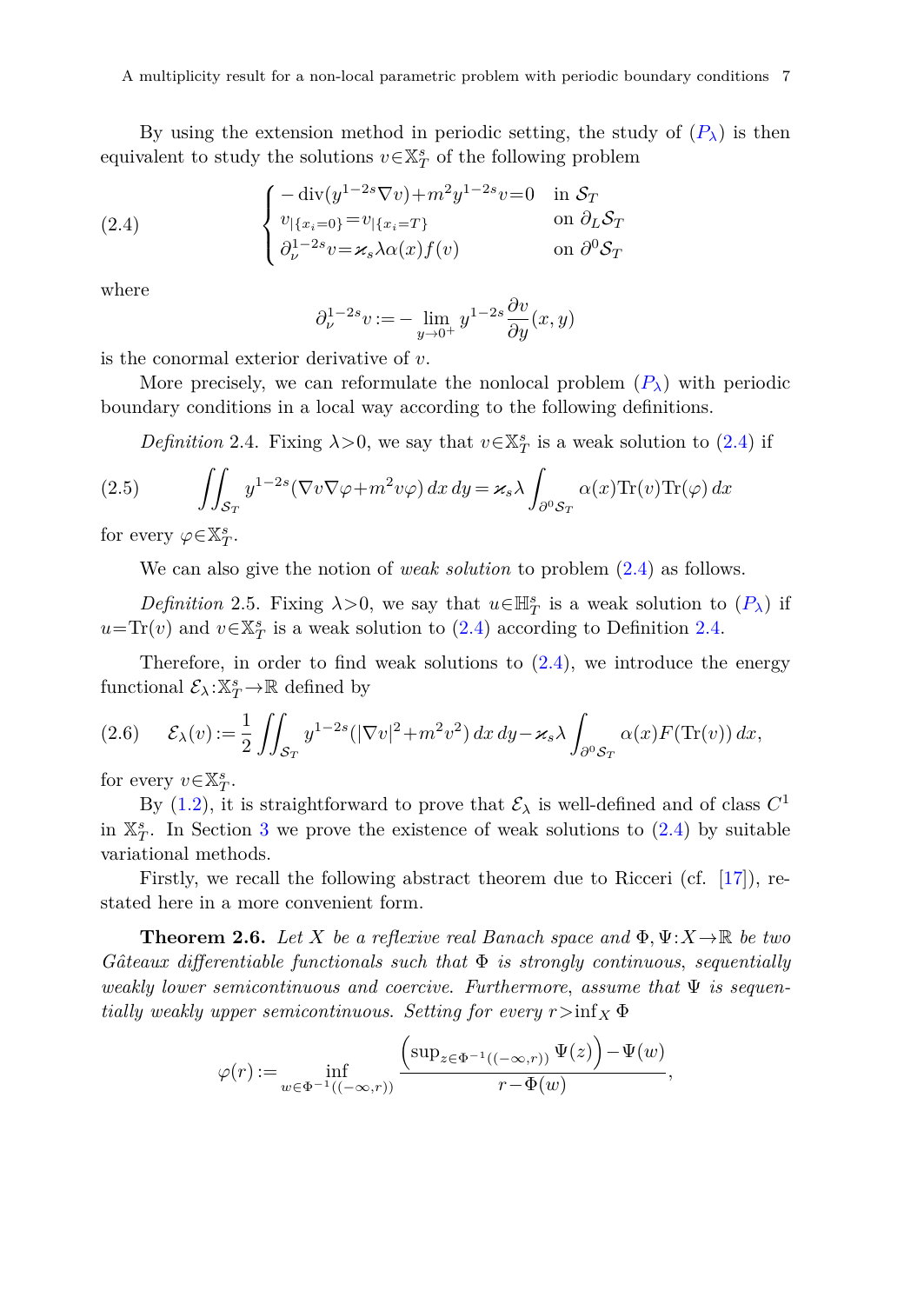then for each  $r > inf_X \Phi$  and  $\lambda \in (0, 1/\varphi(r))$ , the restriction of

 $\mathcal{F}_{\lambda} := \Phi - \lambda \Psi$ 

 $to \Phi^{-1}((-\infty, r))$  admits a global minimum, which is a critical point (local minimum) of  $\mathcal{F}_{\lambda}$  in  $X$ .

Moreover, applying the following classical theorem by P. Pucci and J. Serrin (cf. [\[15,](#page-16-13) Theorem 4] and [\[16](#page-16-14), Theorem 3.10]), we will deduce the existence of a further critical point. Before stating the result, we recall the well known definition of the Palais-Smale condition: a  $C^1$ -functional  $\mathcal{F}: X \to \mathbb{R}$  satisfies the Palais-Smale condition if for all *<sup>c</sup>*∈<sup>R</sup>

*every sequence*  $(v_n)_n \subset X$  *such that* 

$$
\mathcal{F}(v_n) \longrightarrow c \quad and \quad ||\mathcal{F}'(v_n)||_{X'} \longrightarrow 0 \quad as \quad n \longrightarrow +\infty
$$

*admits a convergent subsequence in X.*

<span id="page-7-1"></span>**Theorem 2.7.** Let  $\mathcal{F}: X \to \mathbb{R}$  be a  $C^1$  functional satisfying the Palais-Smale condition. If  $\mathcal F$  has a pair of local minima or maxima, then  $\mathcal F$  admits a third critical point.

### <span id="page-7-2"></span>**3. Proof of Theorem [1.1](#page-2-1)**

<span id="page-7-0"></span>Let us introduce the following functionals  $\Phi, \Psi: \mathbb{X}_T^s \to \mathbb{R}$  by

$$
\Phi(v) := \frac{1}{2} ||v||_{\mathbb{X}_T^s}^2, \quad \Psi(v) := \varkappa_s \int_{\partial^0 \mathcal{S}_T} \alpha(x) F(\text{Tr}(v)) \, dx \quad \text{for all } v \in \mathbb{X}_T^s.
$$

From now on, we assume that [\(1.2\)](#page-2-0) holds. It is easy to deduce that  $\Phi$  is a coercive, continuously Gâteaux-differentiable and sequentially weakly lower semicontinuous functional. On the other hand,  $\Psi$  is well-defined, continuously Gâteauxdifferentiable and also weakly continuous in  $\mathbb{X}_T^s$  by virtue of [\(1.2\)](#page-2-0).

By standard arguments the differentials of  $\Phi$  and  $\Psi$  are given by

(3.1) 
$$
\Phi'(v)(\varphi) = \iint_{\mathcal{S}_T} y^{1-2s} (\nabla v \nabla \varphi + m^2 v \varphi) \, dx \, dy
$$

<span id="page-7-3"></span>and

(3.2) 
$$
\Psi'(v)(\varphi) = \varkappa_s \int_{\partial^0 \mathcal{S}_T} \alpha(x) f(\text{Tr}(v)) \text{Tr}(\varphi) dx
$$

for every  $\varphi \in \mathbb{X}_T^s$ .

Next we establish a precise interval of values of the parameter  $\lambda$  for which the functional  $\mathcal{E}_{\lambda}$  defined in [\(2.6\)](#page-6-0) admits at least three critical points.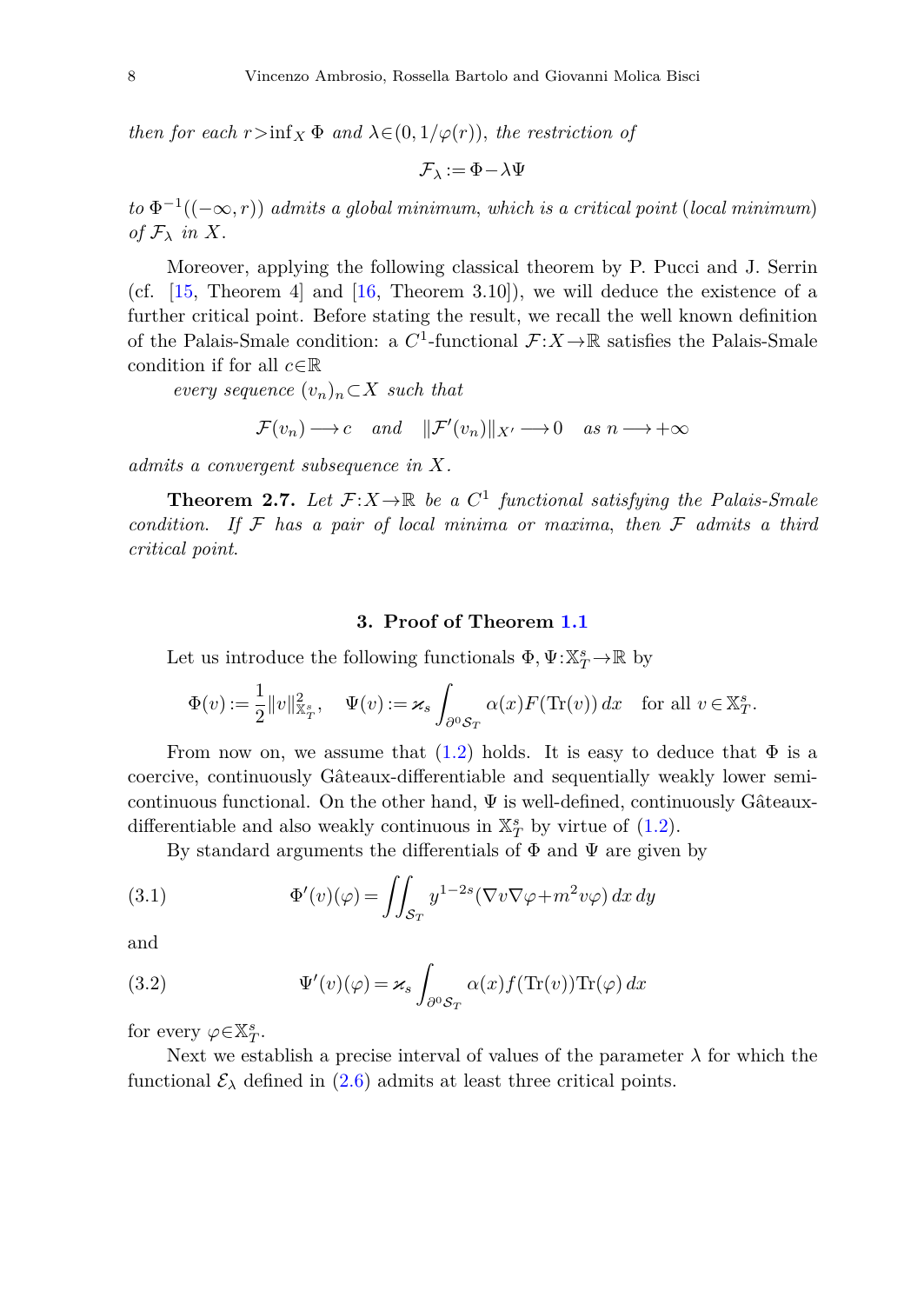<span id="page-8-4"></span>**Theorem 3.1.** Let  $\alpha_0$  as in [\(1.1\)](#page-2-2) and  $\beta_1$ ,  $\beta_2$  as in [\(1.6\)](#page-2-3). Then, for every  $\gamma > 0$ and every  $\lambda < \mu_2$ , where

(3.3) 
$$
\mu_2 := \frac{\gamma}{\alpha_0(a_1\beta_1 + a_2\beta_2\gamma^{q-1})},
$$

there exists a local minimum  $v_1^{\lambda} \in \Phi^{-1}((-\infty, \gamma^2))$  of functional  $\mathcal{E}_{\lambda}$  in  $\mathbb{X}_T^s$ .

*Proof.* Firstly, we estimate

<span id="page-8-2"></span><span id="page-8-0"></span>
$$
\varphi(\gamma^2):=\inf_{w\in \Phi^{-1}((-\infty,\gamma^2))}\frac{\left(\sup_{z\in \Phi^{-1}((-\infty,\gamma^2))}\Psi(z)\right)-\Psi(w)}{\gamma^2-\Phi(w)}.
$$

Let us consider the function

(3.4) 
$$
\chi(r) := \frac{\sup_{z \in \Phi^{-1}((-\infty,r])} \Psi(z)}{r},
$$

with  $r \in (0, +\infty)$ .

Setting  $F(t) = \int_0^t f(r) dr$ , by [\(1.2\)](#page-2-0) we get that

(3.5) 
$$
F(t) \le a_1|t| + \frac{a_2}{q}|t|^q \quad \text{for all } t \in \mathbb{R}.
$$

Then,  $(2.2)$  and  $(3.5)$  imply that, for all  $z \in \mathbb{X}_T^s$ , we have that

<span id="page-8-1"></span>
$$
\Psi(z) = \varkappa_s \int_{\partial^0 S_T} \alpha(x) F(\text{Tr}(z)) dx
$$
\n
$$
\leq \left( \varkappa_s a_1 |\text{Tr}(z)|_{L^1(0,T)^N} + \varkappa_s \frac{a_2}{q} |\text{Tr}(z)|_{L^q(0,T)^N}^q \right) |\alpha|_{L^\infty(0,T)^N}
$$
\n
$$
\leq \left( \varkappa_s a_1 c_1 \|z\|_{\mathbb{X}_T^s} + \varkappa_s \frac{a_2}{q} c_q^q \|z\|_{\mathbb{X}_T^s}^q \right) |\alpha|_{L^\infty(0,T)^N}
$$

which yields

<span id="page-8-3"></span>
$$
(3.6) \sup_{z \in \Phi^{-1}((-\infty,r])} \Psi(z) \leq \varkappa_s \sqrt{2r} a_1 c_1 |\alpha|_{L^{\infty}(0,T)^N} + \varkappa_s \frac{(2r)^{q/2} a_2 c_q^q}{q} |\alpha|_{L^{\infty}(0,T)^N}.
$$

Taking into account  $(3.4)$  and  $(3.6)$ , we obtain that for any  $r > 0$  it holds

$$
\chi(r)\leq \varkappa_s\sqrt{\frac{2}{r}}a_1c_1|\alpha|_{L^\infty(0,T)^N}+\varkappa_s\frac{2^{q/2}a_2c_q^q}{q}r^{q/2-1}|\alpha|_{L^\infty(0,T)^N}.
$$

Hence, using  $(3.3)$  and  $(3.10)$ , we conclude that

$$
\chi(\gamma^2) = \frac{\sup_{z \in \Phi^{-1}((-\infty,\gamma^2])} \Psi(z)}{\gamma^2}
$$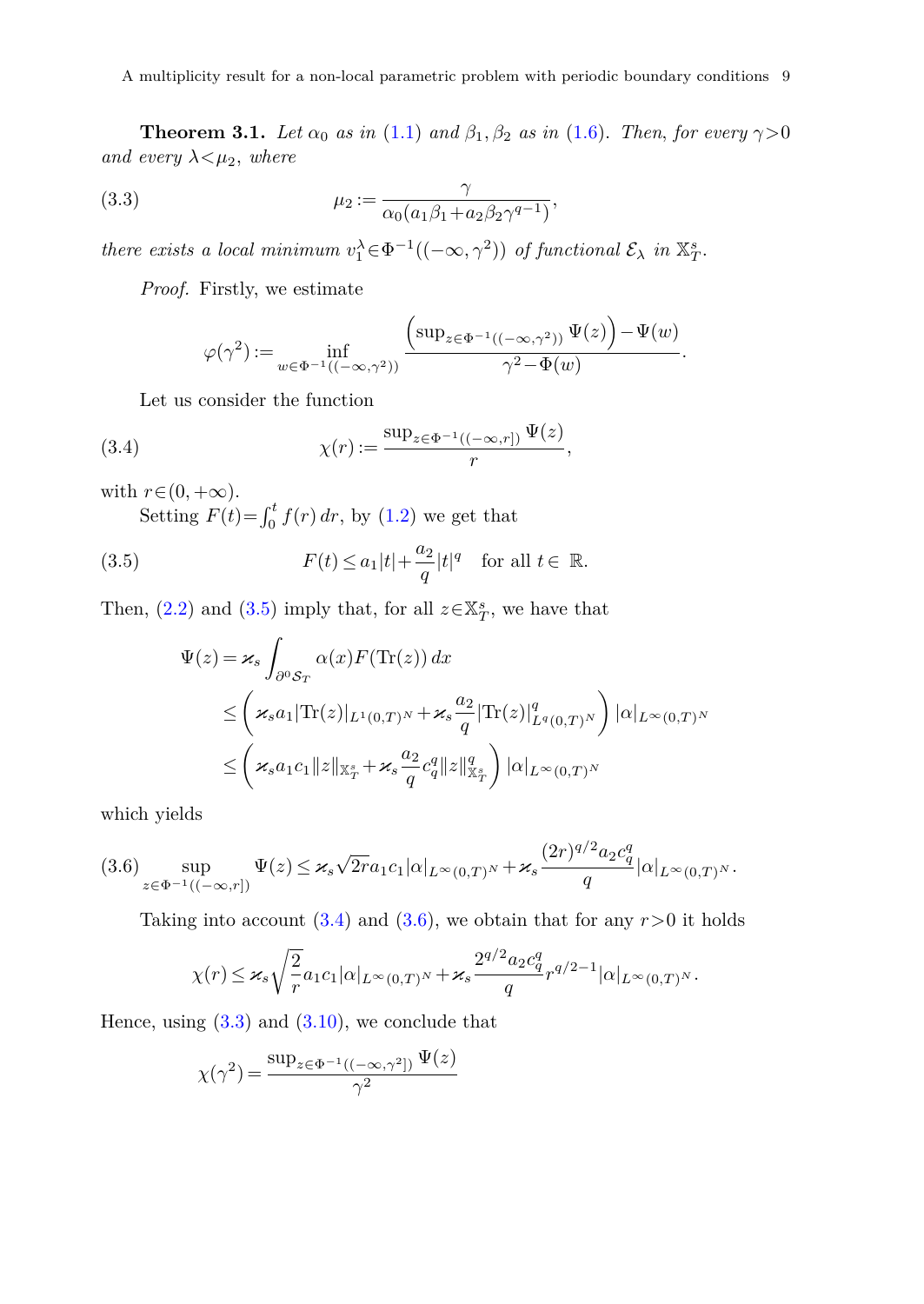$$
\leq \varkappa_s \sqrt{2} \frac{a_1 c_1}{\gamma} |\alpha|_{L^{\infty}(0,T)^N} + \varkappa_s \frac{2^{q/2} a_2 c_q^q}{q} \gamma^{q-2} |\alpha|_{L^{\infty}(0,T)^N}
$$
  
=  $\alpha_0 \left( a_1 \frac{\beta_1}{\gamma} + a_2 \beta_2 \gamma^{q-2} \right)$   
=  $\frac{1}{\mu_2}$ .

Since  $0 \in \Phi^{-1}((-\infty, \gamma^2))$  and  $\Phi(0) = \Psi(0) = 0$ , we infer that

$$
\varphi(\gamma^2) \le \chi(\gamma^2).
$$

Therefore, by Theorem [2.6,](#page-6-1) we deduce that for any  $\lambda \in (0, \mu_2) \subseteq (0, 1/\varphi(\gamma^2))$ , there exists  $v_1^{\lambda} \in \Phi^{-1}((-\infty, \gamma^2))$  such that

$$
\mathcal{E}'_{\lambda}(v_1^{\lambda}) = \Phi'(v_1^{\lambda}) - \lambda \Psi'(v_1^{\lambda}) = 0.
$$

Moreover,  $v_1^{\lambda}$  is a global minimum of the restriction of  $\mathcal{E}_{\lambda}$  to  $\Phi^{-1}((-\infty, \gamma^2))$ .  $\Box$ 

<span id="page-9-1"></span>Now, we introduce suitable test functions in  $\mathbb{X}_T^s$ . Let us set for  $\rho > 0$  such that  $F(\varrho)$  $>0$ :

(3.7) 
$$
w^{\varrho}(x,y) := \theta(my)\varrho \quad \text{for all } (x,y) \in \mathcal{S}_T,
$$

where  $\theta$  is as in [\(2.3\)](#page-5-0). Clearly  $w^{\varrho} \in \mathbb{X}_T^s$  and by using the fact that

<span id="page-9-3"></span>
$$
\int_0^{+\infty} y^{1-2s} (|\theta'(my)|^2 + m^2 |\theta(my)|^2) dy = m^{2s} \varkappa_s
$$

we deduce

(3.8)  
\n
$$
||w^{\varrho}||_{\mathbb{X}_T^s}^2 = \iint_{\mathcal{S}_T} y^{1-2s} (|\nabla w^{\varrho}|^2 + m^2 w^{\varrho 2}) dx dy
$$
\n
$$
= T^N \int_0^{+\infty} y^{1-2s} (|\theta'(my)|^2 + m^2 |\theta(my)|^2) dy
$$
\n
$$
= \varkappa_s m^{2s} \varrho^2 T^N
$$

<span id="page-9-2"></span>Next, we prove the following useful result.

<span id="page-9-4"></span>**Proposition 3.2.** Let  $\alpha_0$  as in [\(1.1\)](#page-2-2), and  $\rho > 0$  such that  $F(\rho) > 0$ . Further, let  $w^{\varrho}$  be as in [\(3.7\)](#page-9-1) and  $\gamma > 0$ . Then, the following inequality holds

$$
(3.9) \t\t\t \Phi(w^{\varrho}) > \gamma^2.
$$

<span id="page-9-0"></span>Moreover, setting

(3.10) 
$$
\mu_1 := \frac{m^{2s}}{2\alpha_0} \frac{\varrho^2}{F(\varrho)},
$$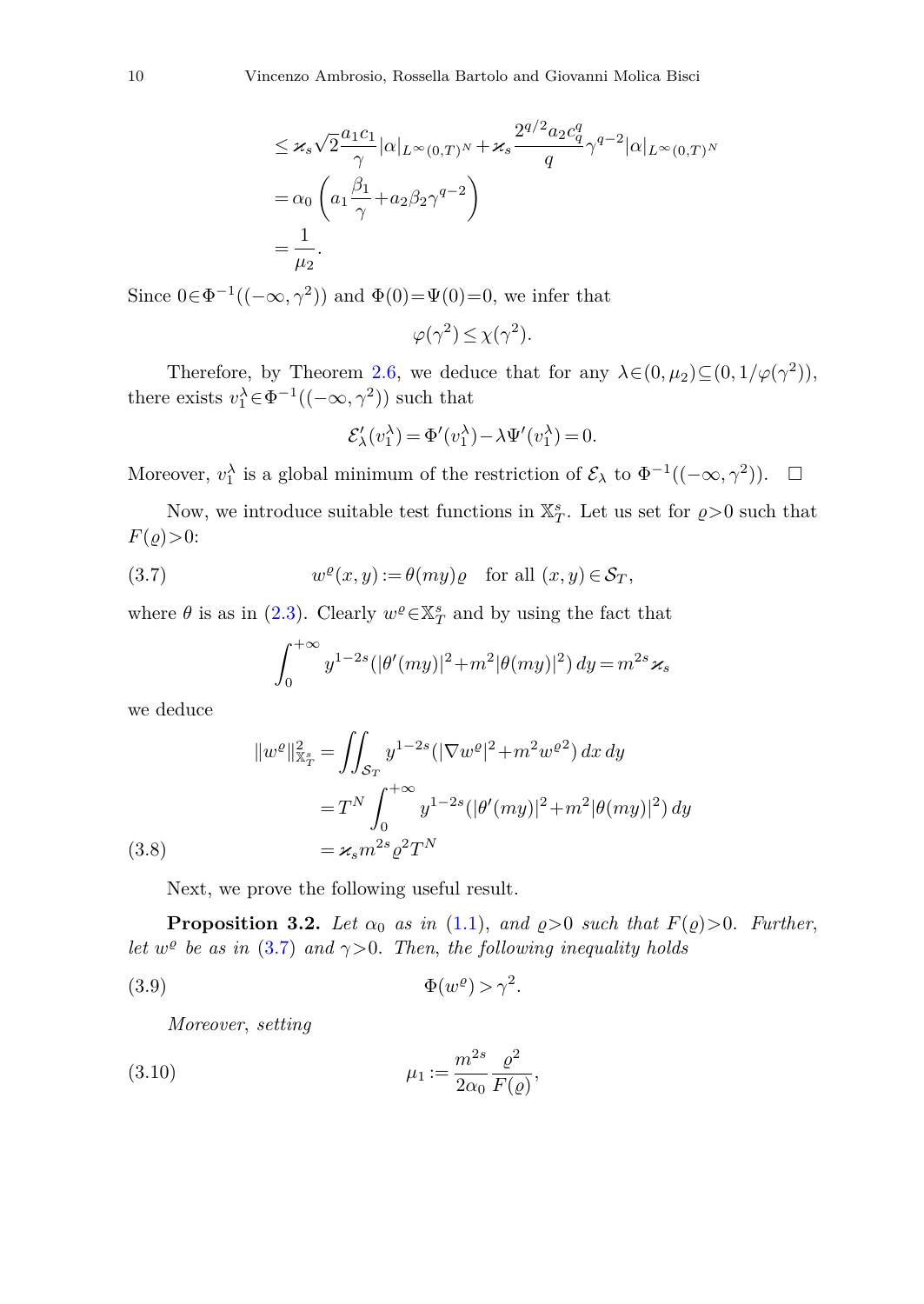# if  $\mu_1 < \mu_2$  and  $\lambda \in (\mu_1, \mu_2)$ , we have

(3.11) 
$$
\Phi(w^{\rho}) - \lambda \Psi(w^{\rho}) < \gamma^2 - \lambda \sup_{w \in \Phi^{-1}((-\infty,\gamma^2])} \Psi(w).
$$

*Proof.* By  $(1.5)$  and  $(3.8)$  it follows that

<span id="page-10-1"></span>
$$
\Phi(w^{\rho}) = \frac{1}{2} ||w^{\rho}||_{\mathbb{X}_T^s}^2 = \frac{1}{2} \varkappa_s m^{2s} \varrho^2 T^N > \gamma^2,
$$

<span id="page-10-0"></span>that is [\(3.9\)](#page-9-3) is true. By [\(1.1\)](#page-2-2), since  $\text{Tr}(w^{\rho}) = \rho$  and [\(1.4\)](#page-2-5) implies that  $F(\rho) > 0$ , we get

(3.12) 
$$
\int_{\partial^0 S_T} \alpha(x) F(\text{Tr}(w^{\varrho})) dx \ge \alpha_0 T^N F(\varrho).
$$

Then, [\(3.8\)](#page-9-2), [\(3.12\)](#page-10-0) and [\(3.10\)](#page-9-0), yield

$$
\frac{\Psi(w^\varrho)}{\Phi(w^\varrho_\tau)}\geq \frac{2\alpha_0}{m^{2s}}\frac{F(\varrho)}{\varrho^2}=\frac{1}{\mu_1},
$$

which together with  $\lambda \in (\mu_1, \mu_2)$  gives

$$
\chi(\gamma^2)\leq \frac{1}{\mu_2}<\frac{1}{\lambda}<\frac{1}{\mu_1}\leq \frac{\Psi(w^\varrho)}{\Phi(w^\varrho)}.
$$

As a consequence

$$
\frac{\Psi(w^{\varrho}) - \sup_{w \in \Phi^{-1}((-\infty,\gamma^2])} \Psi(w)}{\Phi(w^{\varrho}) - \gamma^2} \ge \frac{\Psi(w^{\varrho}) - \gamma^2 \frac{\Psi(w^{\varrho})}{\Phi(w^{\varrho})}}{\Phi(w^{\varrho}) - \gamma^2}
$$
\n
$$
= \frac{\Psi(w^{\varrho})}{\Phi(w^{\varrho})}
$$
\n
$$
\ge \frac{1}{\mu_1} > \frac{1}{\lambda}
$$

that is  $(3.11)$  holds.  $\Box$ 

Now we define the following truncated functionals on  $\mathbb{X}^s_T$ 

<span id="page-10-2"></span>
$$
\mathcal{E}_{\lambda}^{(\gamma)}(v) := \begin{cases} \gamma^2 - \lambda \Psi(v) & \text{if } v \in \Phi^{-1}((-\infty, \gamma^2]) \\ \mathcal{E}_{\lambda}(v) & \text{if } v \notin \Phi^{-1}((-\infty, \gamma^2]). \end{cases}
$$

Fixed  $\lambda > 0$ , it is easy to see that  $\mathcal{E}_{\lambda}^{(\gamma)}$  is sequentially weakly lower semicontinuous. If  $\mathcal{E}_{\lambda}^{(\gamma)}$  is also coercive on the Hilbert space  $\mathbb{X}_{T}^{s}$ , then it admits a global minimum  $v_2^{\lambda} \in \mathbb{X}_T^s$ , that is:

(3.13) 
$$
\mathcal{E}_{\lambda}^{(\gamma)}(v_2^{\lambda}) \leq \mathcal{E}_{\lambda}^{(\gamma)}(v) \text{ for all } v \in \mathbb{X}_T^s.
$$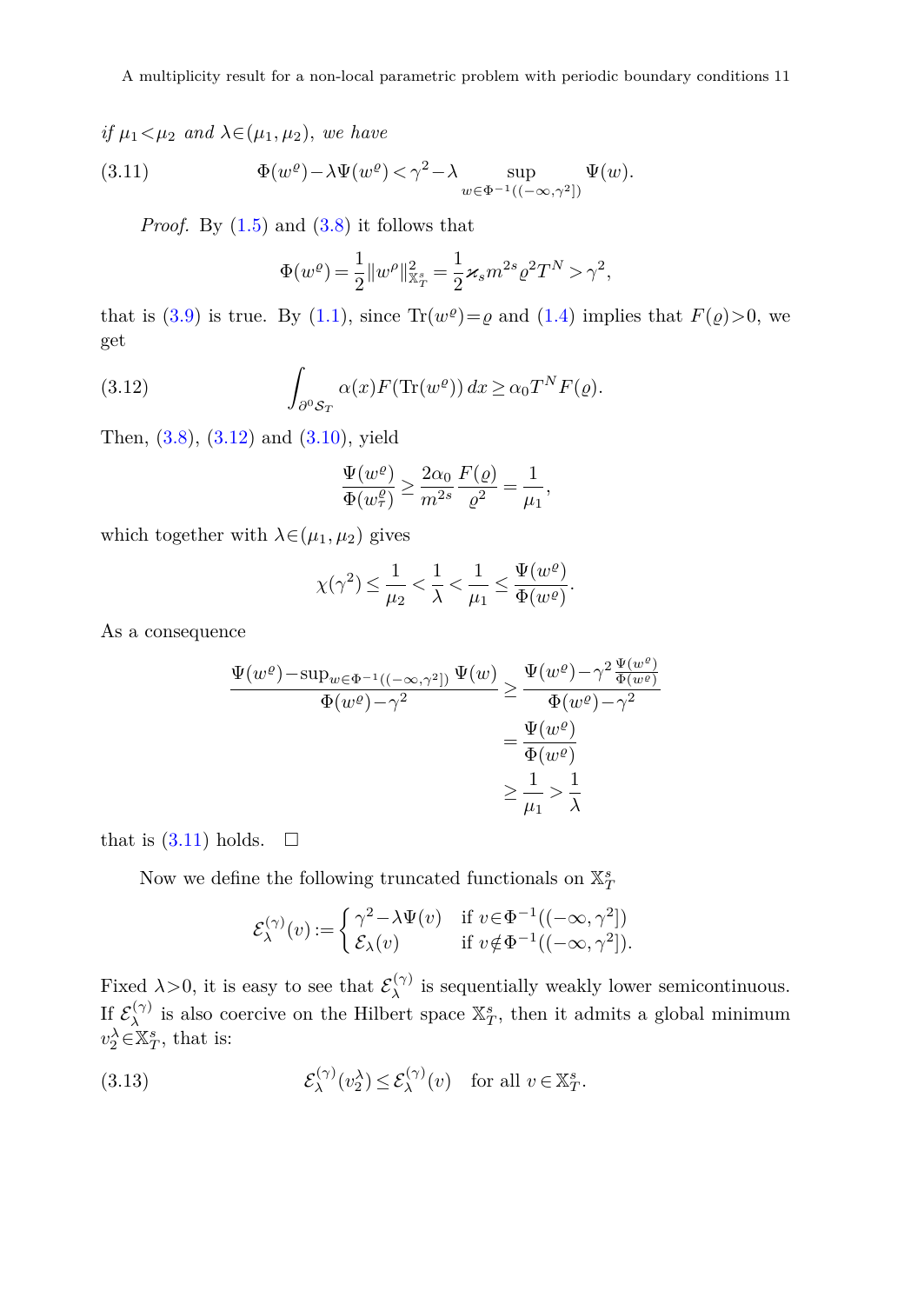<span id="page-11-0"></span>**Theorem 3.3.** Let  $\lambda \in (\mu_1, \mu_2)$  and assume that [\(1.7\)](#page-3-1) holds. Then

 $v_2^{\lambda} \notin \Phi^{-1}((-\infty, \gamma^2])$ 

and  $\mathcal{E}'_{\lambda}(v_2^{\lambda})=0$ , that is  $v_2^{\lambda} \in \mathbb{X}_T^s$  is a critical point of  $\mathcal{E}_{\lambda}$ .

*Proof.* Let us assume by contradiction that

$$
v_2^{\lambda} \in \Phi^{-1}((-\infty, \gamma^2]).
$$

By [\(3.13\)](#page-10-2) and the definition of  $\mathcal{E}_{\lambda}^{(\gamma)}$ , we infer that

$$
\gamma^2 - \lambda \Psi(v_2^{\lambda}) \le \mathcal{E}_{\lambda}(w^{\varrho}).
$$

On the other hand, in view of Proposition [3.2,](#page-9-4) we know that

$$
\mathcal{E}_{\lambda}(w^{\varrho}) < \gamma^2 - \lambda \Psi(v_2^{\lambda}),
$$

so we get a contradiction.  $\Box$ 

In previous result we have shown that for  $\lambda \in (\mu_1, \mu_2)$  the support of  $v_2^{\lambda}$  is not contained in the ball  $B(0, \sqrt{2}\lambda)$ .

We end this section giving the proof of our main result.

*Proof of Theorem [1.1.](#page-2-1)* By using  $(1.4)$ ,  $(3.10)$  and  $(3.3)$  it follows that  $\mu_1 < \mu_2$ . Now, let us take  $\lambda \in (\mu_1, \mu_2)$ . By applying Theorems [3.1](#page-8-4) and [3.3,](#page-11-0) we obtain the existence of two solutions  $v_1^{\lambda}$  and  $v_2^{\lambda}$  to [\(2.4\)](#page-6-2). Since  $v_1^{\lambda}$  and  $v_2^{\lambda}$  are local minima, we can obtain the existence of a third solution to  $(2.4)$  via Theorem [2.7,](#page-7-1) provided that  $\mathcal{E}_{\lambda}$  satisfies the Palais-Smale condition. Let us consider for a  $c \in \mathbb{R}$  a sequence  $(v_n)_n$ ⊂X<sup>*s*</sup><sub>*T*</sub> such that

$$
\mathcal{E}_{\lambda}(v_n) \longrightarrow c \quad \text{and} \quad \|\mathcal{E}_{\lambda}'(v_n)\|_{\mathbb{X}_T^{s'}} \longrightarrow 0 \quad \text{as } n \longrightarrow +\infty,
$$
  

$$
\|\mathcal{E}_{\lambda}'(v_n)\|_{\mathbb{X}_T^{s'}} := \sup \{|\langle \mathcal{E}_{\lambda}'(v_n), \varphi \rangle| : \varphi \in \mathbb{X}_T^{s} \quad \text{and} \quad \|\varphi\|_{\mathbb{X}_T^{s}} = 1 \}.
$$

Recall that assumption [\(1.7\)](#page-3-1) is satisfied by a  $\delta \in (0, 2)$ , hence by using the Hölder's inequality we have that

<span id="page-11-1"></span>
$$
\int_{\partial^0 \mathcal{S}_T} |\text{Tr}(v)|^{\delta} \, dx \leq |\partial^0 \mathcal{S}_T|^{\frac{2-\delta}{2}} |\text{Tr}(v)|_{L^2(0,T)^N}^{\delta} \quad \text{for all } v \in \mathbb{X}_T^s;
$$

this and  $(2.2)$  imply that

$$
(3.14) \qquad \int_{\partial^0 \mathcal{S}_T} |\text{Tr}(v)(x)|^{\delta} dx \leq c_2^{\delta} |\partial^0 \mathcal{S}_T|^{\frac{2-\delta}{2}} \|v\|_{\mathbb{X}_T^s}^{\delta} \quad \text{for all } v \in \mathbb{X}_T^s.
$$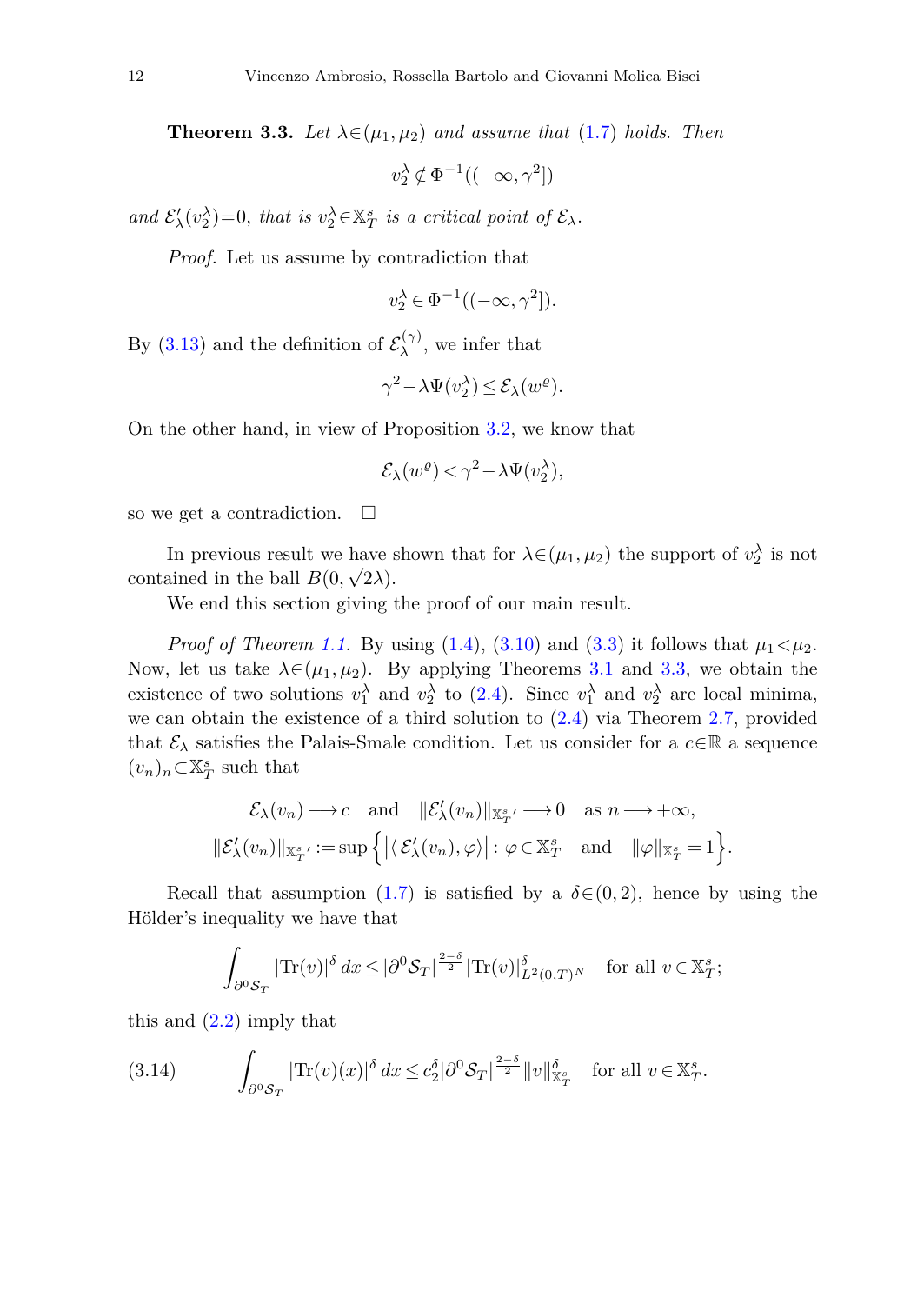Now, by  $(1.7)$  and  $(3.14)$  we obtain that

$$
\mathcal{E}_{\lambda}(v) \geq \frac{1}{2} ||v||_{\mathbb{X}_T^s}^2 - \varkappa_s \lambda M c_2^{\delta} |\alpha|_{L^{\infty}(0,T)^N} |\partial^0 \mathcal{S}_T|^{\frac{2-\delta}{2}} ||v||_{\mathbb{X}_T^s}^{\delta} - \varkappa_s \lambda M |\alpha|_{L^{\infty}(0,T)^N} |\partial^0 \mathcal{S}_T|
$$
  
on  $\mathbb{X}_T^s$ .

As a consequence,  $\mathcal{E}_{\lambda}$  is bounded from below and coercive; plainly the coercivity implies the boundedness of  $(v_n)_n$  in  $\mathbb{X}_T^s$ .

Since  $\mathbb{X}_T^s$  is reflexive, we can extract a subsequence, still denoted by  $(v_n)_n$ , such that  $v_n \rightharpoonup v_\infty$  in  $\mathbb{X}_T^s$  for some  $v_\infty$ , that is, for any  $\varphi \in \mathbb{X}_T^s$  it holds

<span id="page-12-2"></span>
$$
(3.15)
$$

$$
\lim_{n \to +\infty} \iint_{\mathcal{S}_T} y^{1-2s} (\nabla v_n \nabla \varphi + m^2 v_n \varphi) \, dx \, dy = \iint_{\mathcal{S}_T} y^{1-2s} (\nabla v_\infty \nabla \varphi + m^2 v_\infty \varphi) \, dx \, dy.
$$

Our aim to verify that indeed  $(v_n)_n$  strongly converges to  $v_\infty$  as  $n \to +\infty$ . Observe that by  $(3.1)$  and  $(3.2)$  it results that

$$
\langle \Phi'(v_n), v_n - v_{\infty} \rangle = \langle \mathcal{E}'_{\lambda}(v_n), v_n - v_{\infty} \rangle + \varkappa_s \lambda \int_{\partial^0 \mathcal{S}_T} \alpha(x) f(\text{Tr}(v_n)) \text{Tr}(v_n - v_{\infty}) dx.
$$

By using  $\|\mathcal{E}_{\lambda}'(v_n)\|_{\mathbb{X}_{T}^s} \to 0$  and the fact that the sequence  $(v_n - v_{\infty})_n$  is bounded in  $\mathbb{X}_T^s$ , we infer that

(3.16) 
$$
\lim_{n \to +\infty} \langle \mathcal{E}'_{\lambda}(v_n), v_n - v_{\infty} \rangle = 0.
$$

On the other hand by [\(1.2\)](#page-2-0) and Hölder inequality we have that

<span id="page-12-1"></span>
$$
\int_{\partial^0 S_T} \alpha(x)|f(\text{Tr}(v_n))||\text{Tr}(v_n - v_{\infty})| dx
$$
\n
$$
\leq a_1 |\alpha|_{L^{\infty}(0,T)^N} \int_{\partial^0 S_T} |\text{Tr}(v_n - v_{\infty})| dx
$$
\n
$$
+ a_2 |\alpha|_{L^{\infty}(0,T)^N} \int_{\partial^0 S_T} |\text{Tr}(v_n)|^{q-1} |\text{Tr}(v_n - v_{\infty})| dx
$$
\n
$$
\leq a_1 |\alpha|_{L^{\infty}(0,T)^N} |\text{Tr}(v_n - v_{\infty})|_{L^1(0,T)^N}
$$
\n
$$
+ a_2 |\alpha|_{L^{\infty}(0,T)^N} |\text{Tr}(v_n)|_{L^q(0,T)^N}^{q-1} |\text{Tr}(v_n - v_{\infty})|_{L^q(0,T)^N}.
$$

<span id="page-12-0"></span>By Theorem [2.2](#page-4-3) it follows that

(3.17) 
$$
\lim_{n \to +\infty} \int_{\partial^0 \mathcal{S}_T} \alpha(x) |f(\text{Tr}(v_n))| |\text{Tr}(v_n - v_\infty)| dx \longrightarrow 0,
$$

therefore by  $(3.17)$  and  $(3.16)$  we deduce that

$$
\lim_{n \to +\infty} \langle \Phi'(v_n), v_n - v_\infty \rangle = 0,
$$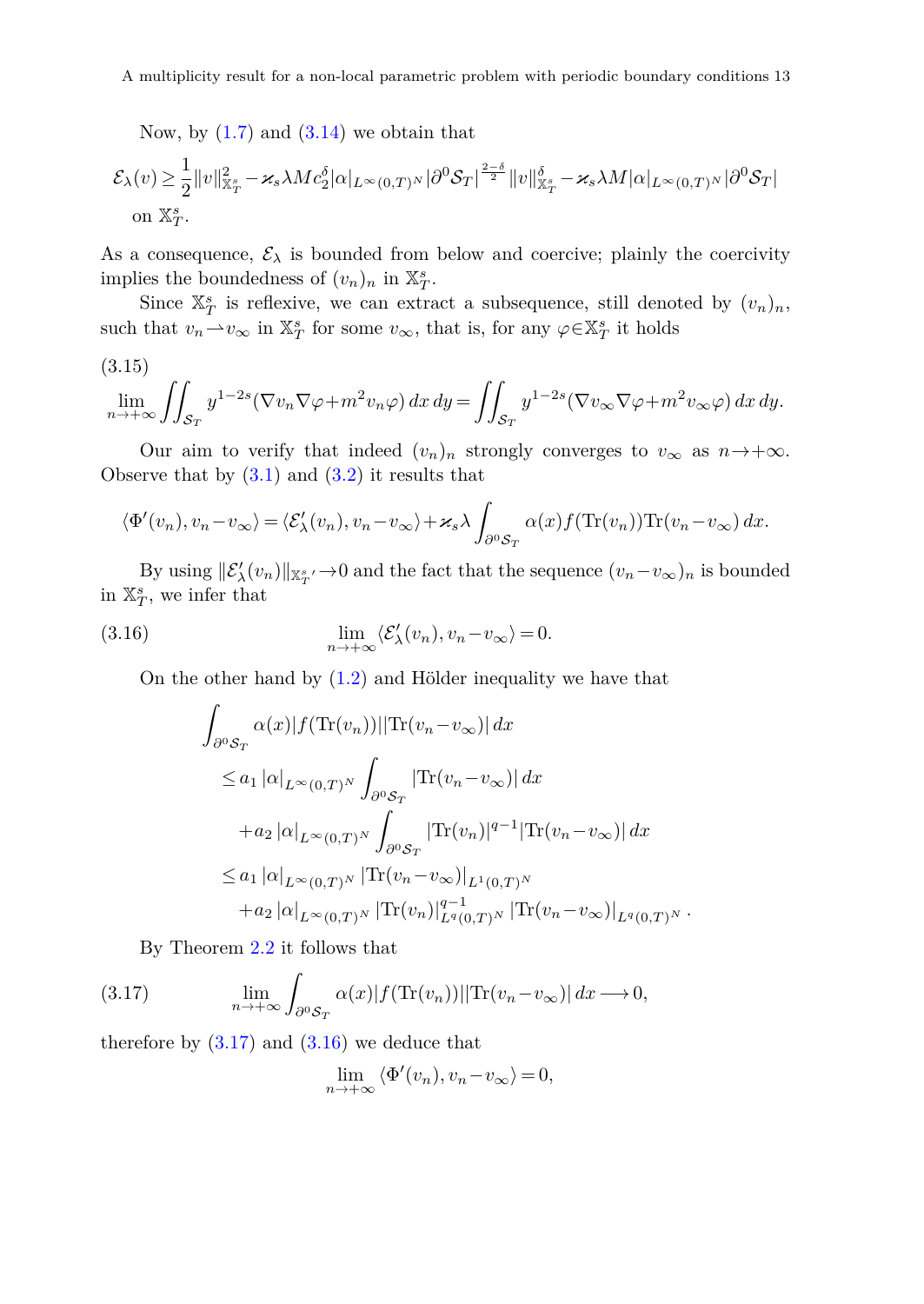that is

<span id="page-13-0"></span>
$$
(3.18)
$$

$$
\lim_{n\to+\infty}\iint_{\mathcal{S}_T} y^{1-2s}(|\nabla v_n|^2+m^2v_n^2)\,dx\,dy-\iint_{\mathcal{S}_T} y^{1-2s}(\nabla v_n\nabla v_\infty+m^2v_nv_\infty)\,dx\,dy=0.
$$

Hence,  $(3.15)$  and  $(3.18)$ , yield

$$
\lim_{n \to +\infty} \iint_{\mathcal{S}_T} y^{1-2s} (|\nabla v_n|^2 + m^2 v_n^2) \, dx \, dy = \iint_{\mathcal{S}_T} y^{1-2s} (|\nabla v_\infty|^2 + m^2 v_\infty^2) \, dx \, dy.
$$

Then, being  $\mathbb{X}_T^s$  a Hilbert space, we get that

$$
||v_n - v_\infty||_{\mathbb{X}_T^s}^2 = ||v_n||_{\mathbb{X}_T^s}^2 + ||v_\infty||_{\mathbb{X}_T^s}^2 - 2\langle v_n, v_\infty \rangle_{\mathbb{X}_T^s} \longrightarrow 0 \quad \text{as } n \longrightarrow +\infty,
$$

that is  $v_n \to v_\infty$  strongly in  $\mathbb{X}_T^s$ . Finally, by [\(1.2\)](#page-2-0) and the boundedness of  $\alpha \in$  $L^{\infty}(0,T)^N$ , by adapting [\[2](#page-16-4), Theorem 9] we infer that  $u_i^{\lambda} := \text{Tr}(v_i^{\lambda}) \in L^{\infty}(0,T)^N$  for *i*∈{1*,* 2*,* 3}.

Nevertheless, for further references, we prefer to give proof of this regularity in all details in next lemma.  $\Box$ 

**Lemma 3.4.** Let  $v \in \mathbb{X}_T^s$  be a weak solution to [\(2.4\)](#page-6-2). Then  $\text{Tr}(v) \in L^\infty(0,T)^N$ .

*Proof.* Since  $v$  is a weak solution to  $(2.4)$ , equality  $(2.5)$  holds. Let us define  $w:=vv_K^{2\beta} \in \mathbb{X}_T^s$ , where  $v_K:=\min\{|v|, K\}$ ,  $K>1$  and  $\beta \geq 0$ .

Pick  $\varphi = w$  in [\(2.5\)](#page-6-4), so we get

<span id="page-13-1"></span>(3.19) 
$$
\iint_{\mathcal{S}_T} y^{1-2s} v_K^{2\beta} (|\nabla v|^2 + m^2 v^2) dx dy + \iint_{D_K} 2\beta y^{1-2s} v_K^{2\beta} |\nabla v|^2 dx dy
$$

$$
= \varkappa_s \lambda \int_{\partial^0 \mathcal{S}_T} \alpha(x) f(x, \text{Tr}(v)) \text{Tr}(v) \text{Tr}(v_K)^{2\beta} dx,
$$

where  $D_K := \{(x, y) \in \mathcal{S}_T : |v(x, y)| \leq K\}.$ 

Then, by [\(3.19\)](#page-13-1) and Theorem [2.1](#page-4-2) we deduce that

<span id="page-13-2"></span>
$$
(3.20)
$$

$$
\begin{split} & c_{2_s^*}^{-2} |\text{Tr}(v) \text{Tr}(v_K)^{\beta}|_{L^{2_s^*}(0,T)^N}^2 \\ & \leq \|vv_K^{\beta}\|_{\mathbb{X}_T^s}^2 = \iint_{\mathcal{S}_T} y^{1-2s} \left( |\nabla(vv_K^{\beta})|^2 + m^2 v^2 v_K^{2\beta} \right) dx \, dy \\ & = \iint_{\mathcal{S}_T} y^{1-2s} v_K^{2\beta} \left( |\nabla v|^2 + m^2 v^2 \right) \, dx \, dy + \iint_{D_K} 2\beta \left( 1 + \frac{\beta}{2} \right) y^{1-2s} v_K^{2\beta} |\nabla v|^2 \, dx \, dy \\ & \leq C_\beta \left[ \iint_{\mathcal{S}_T} y^{1-2s} v_K^{2\beta} \left( |\nabla v|^2 + m^2 v^2 \right) \, dx \, dy + \iint_{D_K} 2\beta y^{1-2s} v_K^{2\beta} |\nabla v|^2 \, dx \, dy \right] \end{split}
$$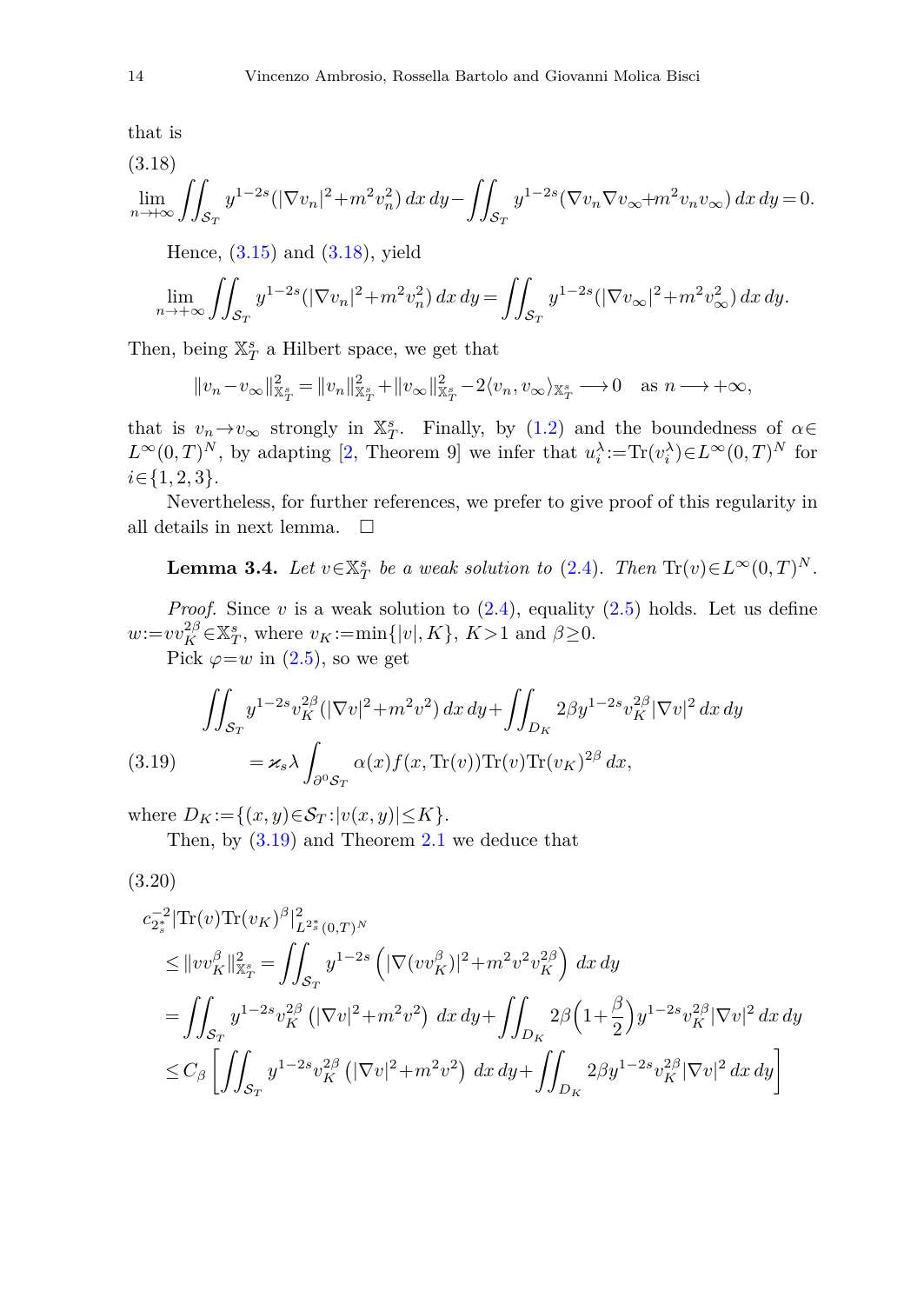A multiplicity result for a non-local parametric problem with periodic boundary conditions 15

$$
= \widetilde{C}_{\beta}\int_{\partial^0 {\cal S}_T} \alpha(x) f(x, \text{Tr}(v)) \text{Tr}(v) \text{Tr}(v_K)^{2\beta} dx
$$

where

$$
\widetilde{C}_{\beta} := \varkappa_s \lambda \left( 1 + \frac{\beta}{2} \right).
$$

By assumptions  $(1.1)$  and  $(1.2)$  we infer that

<span id="page-14-0"></span>(3.21) 
$$
\alpha(x) f(x, \text{Tr}(v)) \text{Tr}(v) \text{Tr}(v_K)^{2\beta} \le |\alpha|_{L^{\infty}(0,T)^N} [h(x)(1+|\text{Tr}(v)|)^2 \text{Tr}(v_K)^{2\beta}] \text{ on } \partial^0 \mathcal{S}_T,
$$

where

$$
h(x) := \frac{|f(x, \text{Tr}(v))|}{1 + |\text{Tr}(v)|} \le C(1 + |\text{Tr}(v)|^{q-2}) \in L^{\frac{N}{2s}}(0, T)^N,
$$

for some  $C>0$ . Taking into account  $(3.20)$  and  $(3.21)$  we have that

<span id="page-14-1"></span>(3.22)

$$
|\text{Tr}(v)\text{Tr}(v_K)^{\beta}|_{L^{2^*_s}(0,T)^N}^2 \leq c_{2^*_s}^2 \widetilde{C}_{\beta}|\alpha|_{L^{\infty}(0,T)^N} \int_{\partial^0 \mathcal{S}_T} \left[h(x)(1+|\text{Tr}(v)|)^2 \text{Tr}(v_K)^{2\beta}\right] dx.
$$

Assume that  $|\text{Tr}(v)|^{\beta+1} \in L^2(0,T)^N$  for some  $\beta \geq 0$ . Fix  $R > 0$  and let  $A_1 = \{h \leq$  $R$ } and  $A_2 = \{h > R\}$ . Then

$$
\int_{\partial^0 S_T} h|\text{Tr}(v)|^2 |\text{Tr}(v_K)|^{2\beta} dx
$$
\n(3.23) 
$$
\leq R||\text{Tr}(v)|^{\beta+1}|_{L^2(0,T)^N}^2 + \varepsilon(R) \left( \int_{\partial^0 S_T} |\text{Tr}(v)\text{Tr}(v_K)^{\beta}|^{2^*_s} dx \right)^{2/2^*_s}
$$

<span id="page-14-2"></span>where  $\varepsilon(R) := \left(\int_{A_2} h^{N/2s} dx\right)^{\frac{2s}{N}} \to 0$  as  $R \to \infty$ .

In similar way, we can deal with the term  $\int_{\partial^0 S_T} h(x) |\text{Tr}(v_K)|^{2\beta} dx$ . Therefore, in view of  $(3.22)$  and  $(3.23)$ , and choosing  $R$  sufficiently large, we can see that

<span id="page-14-3"></span>(3.24) 
$$
|\text{Tr}(v)\text{Tr}(v_K)^{\beta}|_{L^{2^*_s}(0,T)^N}^2 \leq C(1+R),
$$

for some *C>*0 independent of *K*.

Taking the limit as  $K \to \infty$ , we obtain  $|\text{Tr}(v)|^{\beta+1} \in L^{2^*_s}(0,T)^N$ . This conclusion followed simply from assuming  $|\text{Tr}(v)|^{\beta+1} \in L^2(0,T)^N$ .

Hence, by iterating  $\beta_0 = 0$  and  $\beta_i + 1 = (\beta_{i-1} + 1) \frac{N}{N-2s}$  if  $i \ge 1$  in [\(3.24\)](#page-14-3), we can infer that  $Tr(v) \in L^q(0,T)^N$  for all  $q \in [2, +\infty)$ . Since  $Tr(v)$  is a weak solution to  $(P_{\lambda})$  $(P_{\lambda})$  $(P_{\lambda})$ , we deduce that  $(-\Delta+m^2)^s \text{Tr}(v) \in L^p(0,T)^N$  for any  $p<+\infty$ , and by using the embeddings for Bessel spaces [\[5](#page-16-15)], we deduce that  $\text{Tr}(v) \in C^{0,\alpha}([0,T]^N)$ , for some  $\alpha \in (0,1)$ .  $\Box$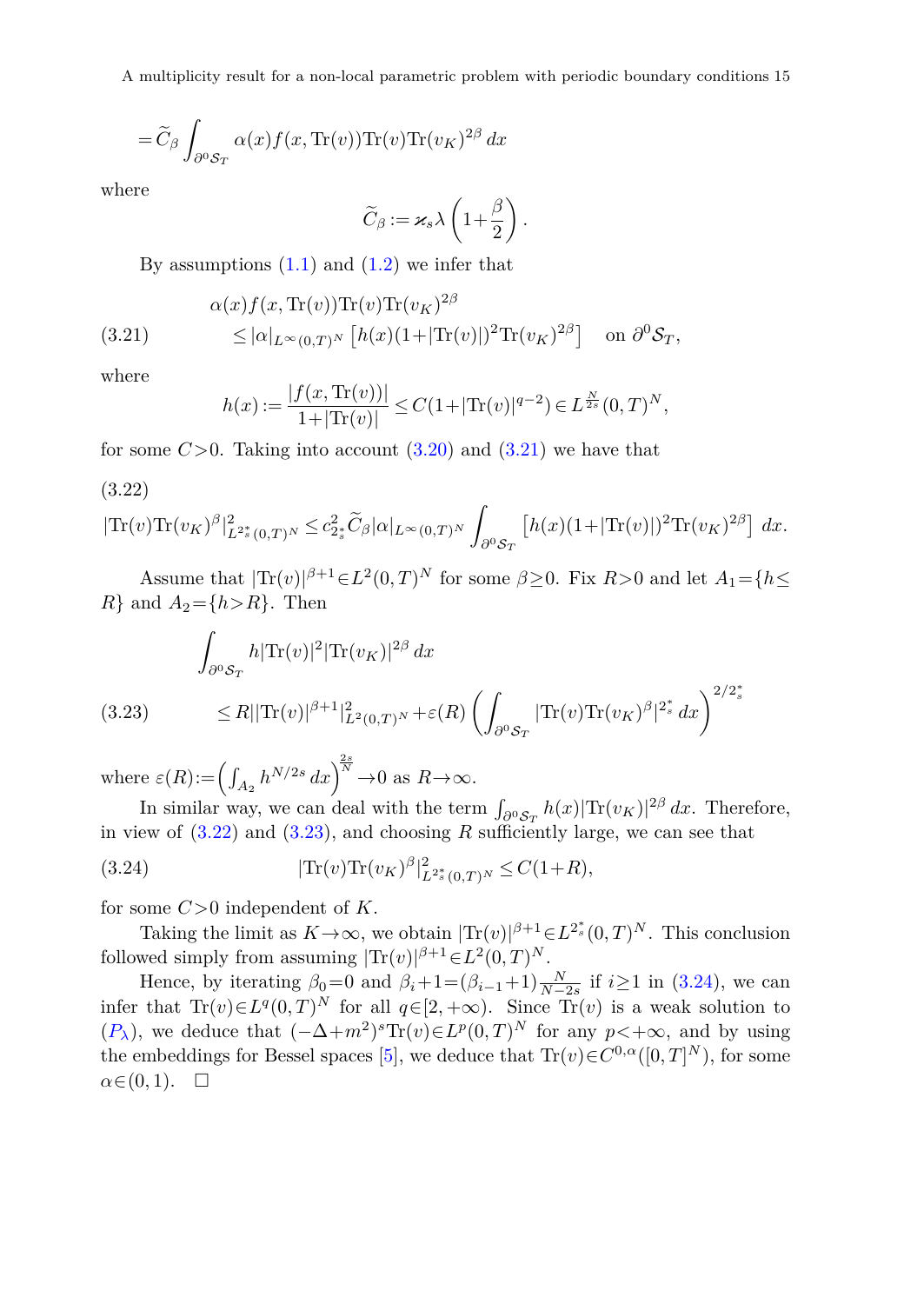In conclusion, we present a direct application of the main result of this work. *Example* 3.5. Let  $\alpha: \mathbb{R}^N \to \mathbb{R}$  be the *T*-periodic function defined as

$$
\alpha(x) = N + 1 + \sum_{i=1}^{N} \sin\left(\frac{2\pi}{T}x_i\right).
$$

We note that  $\alpha$  is a continuous positive function such that  $\alpha_0 := \min_{[0,T]^N} \alpha(x) = 1$ , that is  $\alpha$  verifies [\(1.1\)](#page-2-2). Now, take  $q \in (2, 2_s^*)$ ,  $\delta \in [1, 2)$  and define

$$
\nu := \max\left\{1, \sqrt{\frac{2}{\varkappa_s}} \frac{1}{m^s T^{N/2}}, \left[\frac{m^{2s}}{2} (\beta_1 + \beta_2)\right]^{\frac{1}{q-2}} q^{\frac{1}{q-2}}\right\}.
$$

Let  $\rho$  be a positive constant such that  $\rho > \nu$  and consider the continuous and positive function  $f : \mathbb{R} \to \mathbb{R}$  defined as follows:

$$
f(t) := \begin{cases} 1 + |t|^{q-1} & \text{if } t \le \varrho \\ 1 + \varrho^{q-\delta} t^{\delta - 1} & \text{if } t > \varrho. \end{cases}
$$

It is clear that  $|f(t)| \leq (1+|t|^{q-1})$  for every  $t \in \mathbb{R}$ , and then  $(1.2)$  is fulfilled. Moreover, for every *<sup>t</sup>*∈R, one has

$$
F(t) \le \left(\varrho + \frac{\varrho^q}{\delta}\right) \left(1 + |t|^{\delta}\right).
$$

Hence, hypothesis  $(1.7)$  is satisfied. On the other hand, condition  $(1.3)$  trivially holds and, since  $\rho > \nu$ , one has

$$
\frac{F(\varrho)}{\varrho^2} = \frac{\int_0^{\varrho} f(\tau) d\tau}{\varrho^2} = \frac{\varrho^{q-2}}{q} + \frac{1}{\varrho} > \frac{\nu^{q-2}}{q} > \frac{m^{2s}}{2} (\beta_1 + \beta_2),
$$

and  $\rho > \sqrt{\frac{2}{\varkappa_s}} \frac{1}{m^s T^{N/2}}$ , i.e. conditions [\(1.4\)](#page-2-5) and [\(1.5\)](#page-2-4) are verified taking  $\gamma = 1$ .

Therefore, all the assumptions of Theorem [1.1](#page-2-1) are satisfied, hence, for every

$$
\lambda \in \left(\frac{m^{2s}}{2} \frac{\varrho^2}{F(\varrho)}, \frac{1}{\beta_1 + \beta_2}\right),\,
$$

the following problem

$$
\begin{cases}\n(-\Delta+m^2)^s u = \lambda \alpha(x) f(u) & \text{in } (0,T)^N \\
u(x+Te_i) = u(x) & \text{for all } x \in \mathbb{R}^N, i=1,...,N,\n\end{cases}
$$

admits at least three weak solutions in  $L^{\infty}(0,T)^N \cap \mathbb{H}^s_T$ .

*Acknowledgements.* The authors would like to express their sincere gratitude to the anonymous referee for careful reading the manuscript and valuable comments and suggestions. The paper has been carried out under the auspices of the INdAM - GNAMPA Project 2017 titled: *Teoria e modelli per problemi non locali*.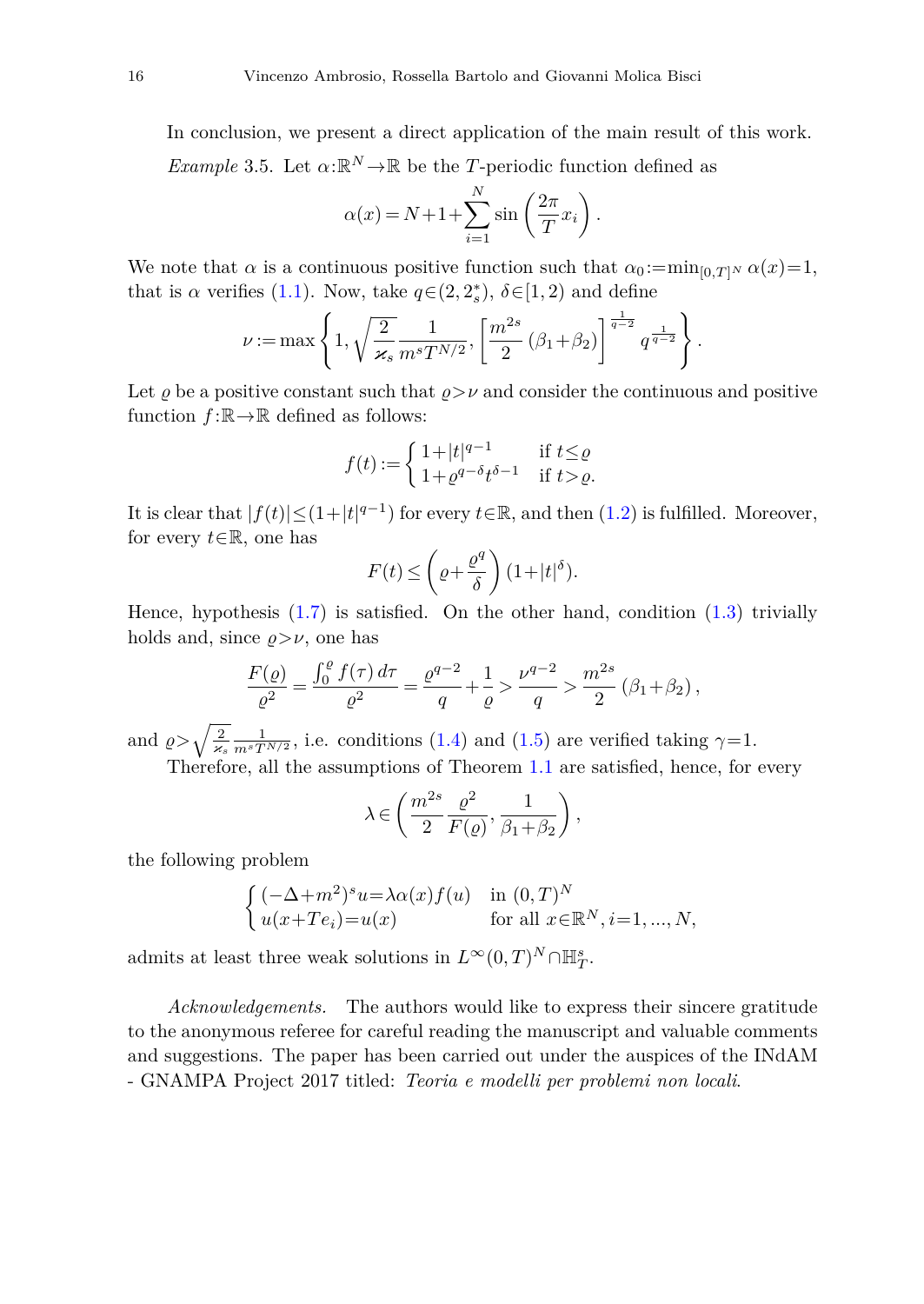A multiplicity result for a non-local parametric problem with periodic boundary conditions 17

### **References**

- <span id="page-16-3"></span>1. Ambrosio, V., Periodic solutions for a pseudo-relativistic Schrödinger equation, *Nonlinear Anal.* **120** (2015), 262–284. [MR3348058](http://www.ams.org/mathscinet-getitem?mr=3348058)
- <span id="page-16-4"></span>2. AMBROSIO, V., Periodic solutions for the non-local operator pseudo-relativistic (−Δ+*m*<sup>2</sup>) *<sup>s</sup>*−*m*<sup>2</sup>*<sup>s</sup>* with *<sup>m</sup>*≥0, *Topol. Methods Nonlinear Anal.* **<sup>49</sup>** (2017), 75– 104. [MR3635638](http://www.ams.org/mathscinet-getitem?mr=3635638)
- <span id="page-16-5"></span>3. Ambrosio, V., Periodic solutions for critical fractional equations, *Calc. Var. Partial Differential Equations* **57** (2018), 45. 57 pp. [MR3766988](http://www.ams.org/mathscinet-getitem?mr=3766988)
- <span id="page-16-6"></span>4. Ambrosio, V. and Molica Bisci, G., Periodic solutions for nonlocal fractional equations, *Commun. Pure Appl. Anal.* **16** (2017), 331–344. [MR3583529](http://www.ams.org/mathscinet-getitem?mr=3583529)
- <span id="page-16-15"></span>5. Aronszajn, N. and Smith, K. T., Theory of Bessel potentials. I, *Ann. Inst. Fourier (Grenoble)* **11** (1961), 385–475. [MR0143935](http://www.ams.org/mathscinet-getitem?mr=0143935)
- <span id="page-16-7"></span>6. Barrios, B., Colorado, E., De Pablo, A. and Sánchez, U., On some critical problems for the fractional Laplacian operator, *J. Differential Equations* **252** (2012), 6133–6162. [MR2911424](http://www.ams.org/mathscinet-getitem?mr=2911424)
- 7. Brändle, C., Colorado, E., de Pablo, A. and Sánchez, U., A concave-convex elliptic problem involving the fractional Laplacian, *Proc. Roy. Soc. Edinburgh Sect. A* **143** (2013), 39–71. [MR3023003](http://www.ams.org/mathscinet-getitem?mr=3023003)
- <span id="page-16-8"></span>8. Cabré, X. and Sire, Y., Nonlinear Equations for fractional Laplacians I: Regularity, maximum principles, and Hamiltonian estimates, *Ann. Inst. H. Poincaré Anal. Non Linéaire* **31** (2014), 23–53. [MR3165278](http://www.ams.org/mathscinet-getitem?mr=3165278)
- <span id="page-16-2"></span>9. Caffarelli, L. and Silvestre, L., An extension problem related to the fractional Laplacian, *Comm. Partial Differential Equations* **32** (2007), 1245– 1260. [MR2354493](http://www.ams.org/mathscinet-getitem?mr=2354493)
- <span id="page-16-11"></span>10. Carmona, R., Masters, W. C. and Simon, B., Relativistic Schrödinger operators: Asymptotic behavior of the eigenfunctions, *J. Funct. Anal.* **91** (1990), 117– 142. [MR1054115](http://www.ams.org/mathscinet-getitem?mr=1054115)
- <span id="page-16-0"></span>11. Di Nezza, E., Palatucci, G. and Valdinoci, E., Hitchhiker's guide to the fractional Sobolev spaces, *Bull. Sci. Math.* **136** (2012), 521–573. [MR2944369](http://www.ams.org/mathscinet-getitem?mr=2944369)
- <span id="page-16-9"></span>12. Dipierro, S., Medina, M. and Valdinoci, E., *Fractional elliptic problems with critical growth in the whole of*  $\mathbb{R}^n$ , Appunti. Scuola Normale Superiore di Pisa (Nuova Serie) [Lecture Notes. Scuola Normale Superiore di Pisa (New Series)] **15**, Edizioni della Normale, Pisa, 2017, viii+152 pp. [MR3617721](http://www.ams.org/mathscinet-getitem?mr=3617721)
- <span id="page-16-10"></span>13. Lieb, E. H. and Loss, M., *Analysis*, 2nd ed., American Mathematical Society, Providence, RI, 2001. [MR1817225](http://www.ams.org/mathscinet-getitem?mr=1817225)
- <span id="page-16-1"></span>14. Molica Bisci, G., Rădulescu, V. and Servadei, R., *Variational Methods for Nonlocal Fractional Problems. With a Foreword by Jean Mawhin, Encyclopedia of Mathematics and its Applications* **162**, Cambridge University Press, Cambridge, 2016. [MR3445279](http://www.ams.org/mathscinet-getitem?mr=3445279)
- <span id="page-16-13"></span>15. Pucci, P. and Serrin, J., Extensions of the mountain pass theorem, *J. Funct. Anal.* **59** (1984), 185–210. [MR0766489](http://www.ams.org/mathscinet-getitem?mr=0766489)
- <span id="page-16-14"></span>16. Rabinowitz, P. H., *Minimax methods in critical point theory with applications to differential equations*, CBMS Reg. Conf. Ser. Math. **65**, American Mathematical Society, Providence, RI, 1986. [MR0845785](http://www.ams.org/mathscinet-getitem?mr=0845785)
- <span id="page-16-12"></span>17. Ricceri, B., A general variational principle and some of its applications, *J. Comput.*